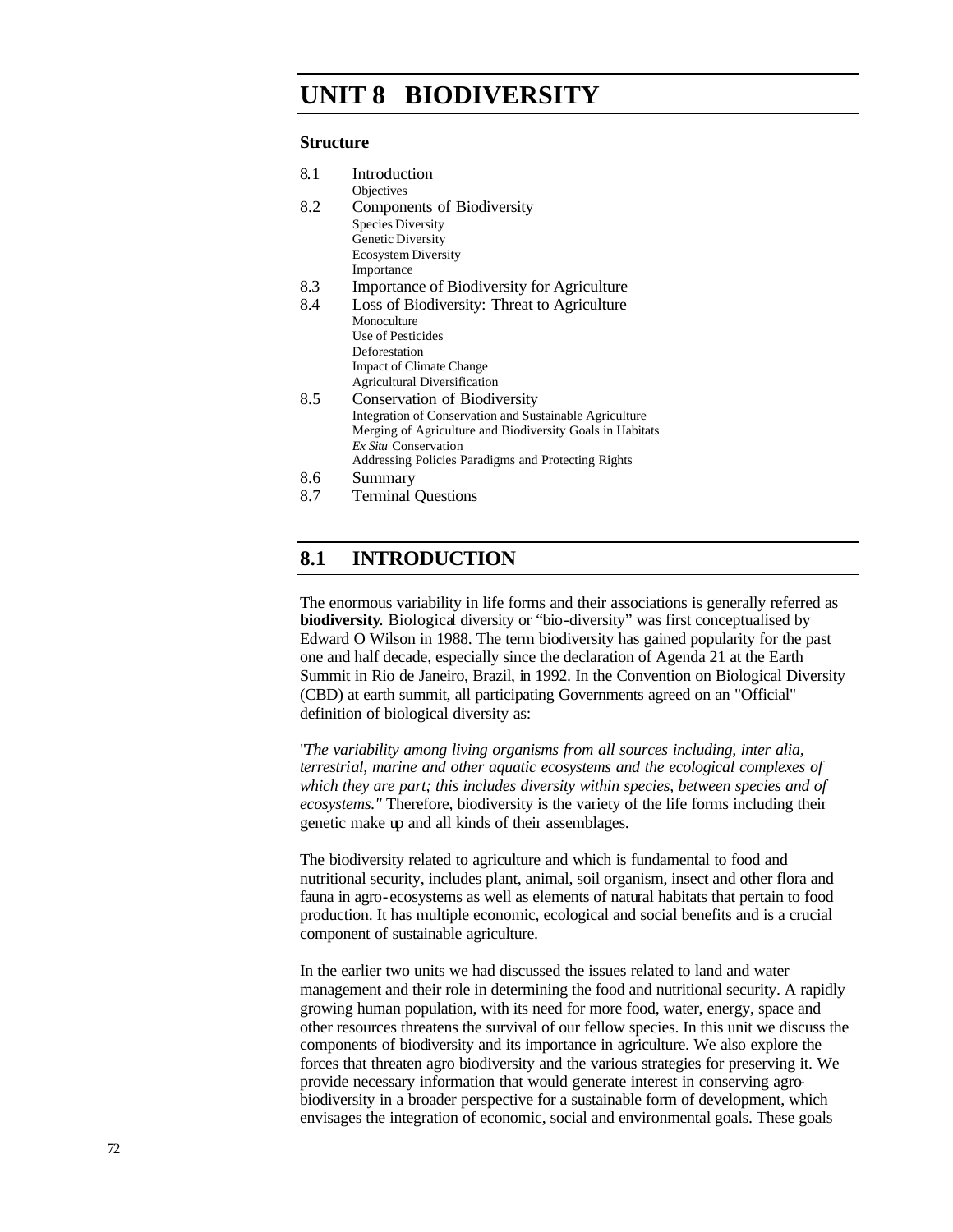### **Objectives**

After studying this unit, you should be able to:

- explain the importance of biodiversity and the need for its conservation;
- suggest ways of protection of biodiversity rich areas;
- implement target incentive measures which have positive impacts on agrobiodiversity, in order to enhance sustainable agriculture;
- help empower indigenous and local people to build capacity for *in situ* conservation and sustainable use of agricultural biodiversity;
- encourage evaluation of impact on biodiversity from agricultural development projects;
- promote partnership among different stakeholders;
- promote research and development on integrated pest, soil and nutritional management for maintenance of biodiversity both at macro and micro level;
- encourage regulations or measures to encourage appropriate use of agrochemicals; and
- study impacts of various projects on agro-biodiversity and of intensification on ecosystem and biomass.

# **8.2 COMPONENTS OF BIODIVERSITY**

The complexity of the diversity in life is manifested in variety of forms and functions of organism and their communities. Basically, this diversity of life is divided into three fundamental hierarchical categories that describe different living systems that can be measured in different ways. These categories are species, genetic and ecosystem diversity.

#### **8.2.1 Species Diversity**

**Species diversity refers to an enormous number of individuals belonging to interacting groups or populations of distinct species or sub-species.** It can be assessed in terms of species or the range of different types of species an area contains. The number of species in a region - its 'species richness' is often used as a measure of species diversity. A more precise measurement, 'taxonomic diversity', considers the relationships of species to each other. For example, an island with two species of birds and one species of frog has more taxonomic diversity than an island with three species of birds but no frogs (UNEP, 1995). Thus even though there may be more species of beetles on earth than all of the insects combined, they do not account for the greater part of the species diversity because they are so closely related.

Some estimates of biodiversity indicate the presence of 10-30 million species on the earth (Stork, 1993), of which 73 percent are bacteria, 18 percent flowering plants. Insects account for about 76 percent of all animals, and of all insects, about 60 percent are arthropods (Fig.8.1). Of the total species, 1,719,183 are described (UNEP Global Diversity Assessment, 1995) and of these 250,000 species belong to higher plants (14.5%). Of the 250,000 higher plant species only about 5,000 have been studied in detail.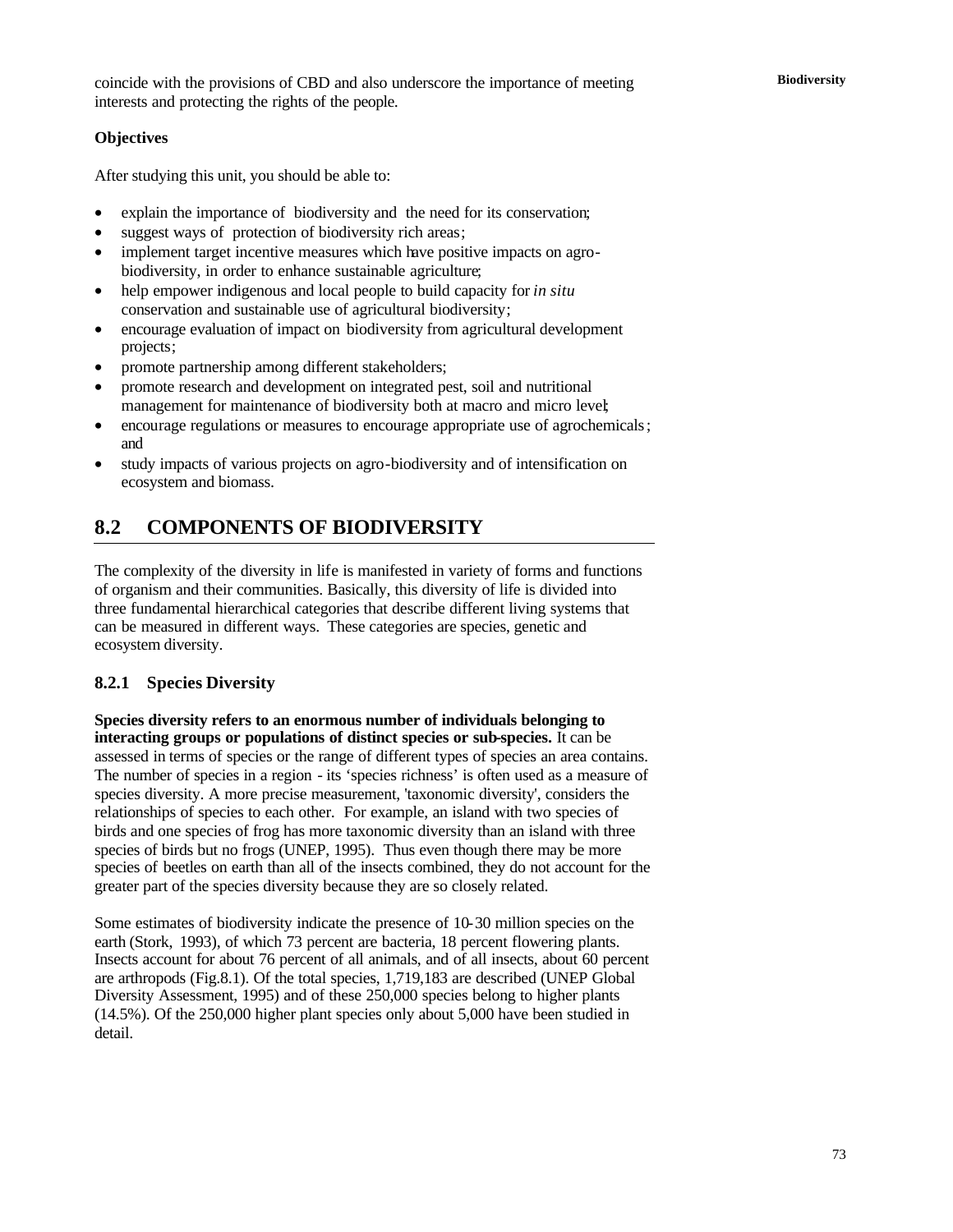

**Size of individual organisms represents number of described species in major taxon.** Unit Area :  $\Box$  = approximately 1,000 described species.

#### **Taxon Taxon**

- **1. Monera (Bacteria, Blue-green algae) 11. Mollusca (Mollusks)**
- 
- 
- 
- 
- **6. Porifera (Sponges) 15. Pisces (Fish)**
	-
- **(Jellyfish, Corals, Comb Jellies) 17.**<br> **8.** Platyhelminthes (Flatworms) 18.
- **8. Platyhelminthes (Flatworms) 18. Aves (Birds)**
- **9. Nematoda (Roundworms)**
- **10. Annelida (Earthworms etc.)**
- 
- 2. Fungi 12. Echinodermata (Starfish etc.)<br> **12.** Echinodermata (Starfish etc.)<br> **13.** Insecta
	- **3. Algae 13. Insecta**
- **4. Plantae (Multicellular Plants) 14. Non-insect Arthropoda** (Miltes, Spiders, Crustaceans etc.)
	-
	- 16. **Amphibia (Amphibians)**<br>17. **Reptilia (Reptiles)**
	-
	-
	-

**Fig.8.1: Number of species described in major taxonomic groups. (The size of the organism represents the number of species)**

There has been a definite bias towards describing large organisms that are considered attractive or appealing (such as flowering plants or butterflies), closely resembling humans, and have a direct impact on human activities (pests for example). This has resulted in under-estimating the importance of micro-organisms including algae, bacteria, fungi, protozoa and viruses, which are vital to life on earth and to the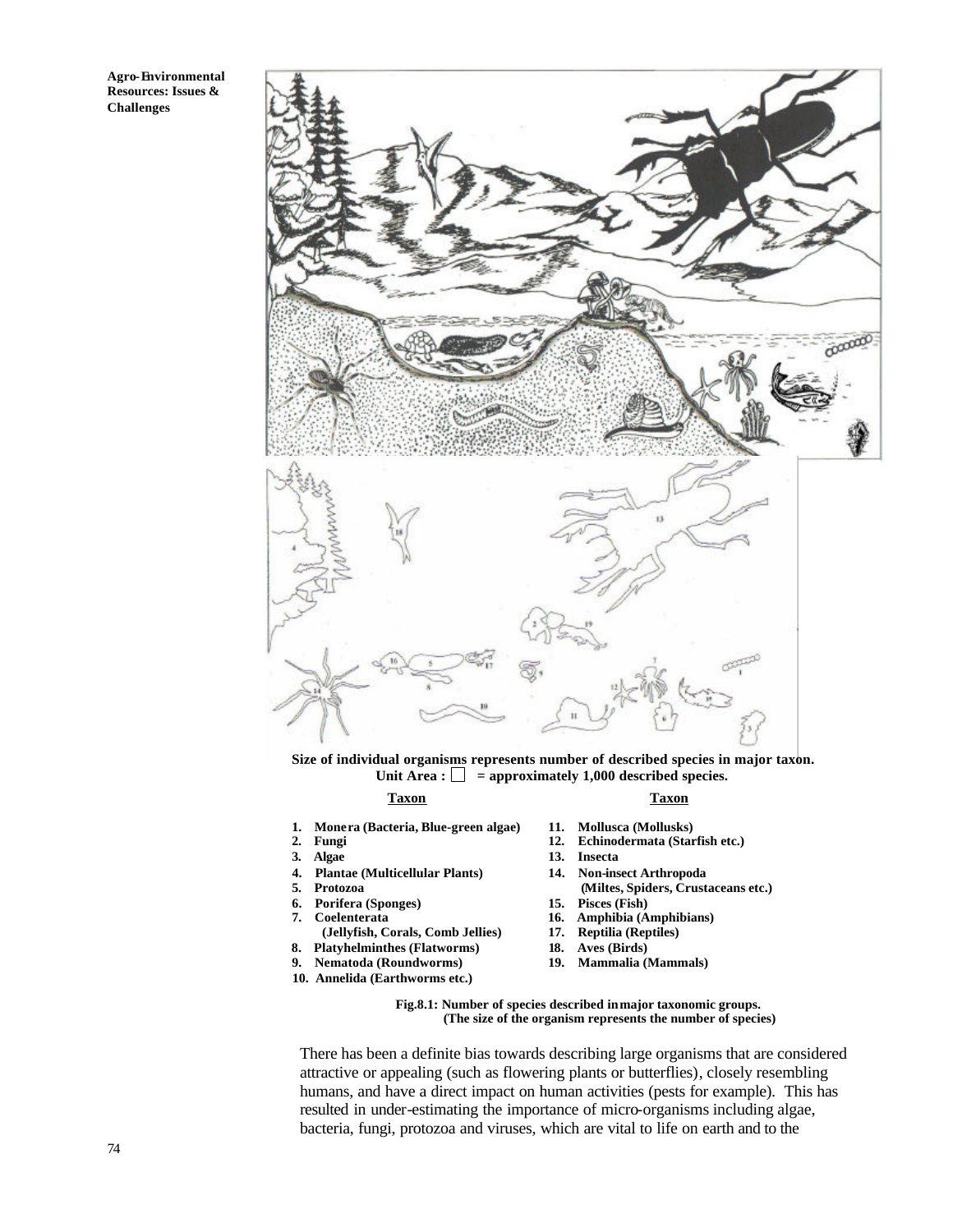**Biodiversity** existence of larger organisms dependent on the continued availability of the microorganisms.

Agriculturally, approximately 7000 species of plants are consumed globally, of which 150 have entered world commerce and 103 account for 90 percent supply of human food and nutrition (Prescott-Allen and Prescott-Allen, 1992). Of these, three crop species- maize, wheat and rice give 60% of the calories and protein obtained from plant systems by human beings (Wilkes, 1983). For instance, India is  $7<sup>th</sup>$  in number of domesticated plants and animals (Khoshoo, 1995). It has 334 wild relatives of crop species (Arora, 1991). Additionally, the native tribes use another 1,532 wild edible plant species. These include 145 species of roots and tubers, 521 of early vegetables/green, 101 of bulbs and flowers, 647 of fruits and 118 of seeds and nuts (Gautam and Singh, 1998). In addition, nearly 9,500 plant species of ethno-botanical uses have been reported from the country, of which around 7,500 are for ethnomedicinal purposes and 3,900 are multipurpose/edible species (Anonymous, 1998).

#### **Box 8.1: India** − **A Megadiversity Center**

India is considered one of the 12 "mega-diversity centres", housing an estimated 8 percent of the world biota described so far. It contains two of the 25 biodiversity "hotspots", the Western Ghats and Eastern Himalayas, with thousand of endemic flora and fauna. The Indian flora and fauna represent nearly 12 and 8 percent of the global floral and faunal diversity respectively. The floristically rich, India has about 141 endemic genera belonging to over 47 families of higher plants. As per Botanical Survey of India (BSI), India has 46,214 plants species (MoEF, 1998). Of these, about 17,500 (7,000 species in north east region alone) represent flowering plants (7% of the world flora); 37 % of them are endemic. Of the endemic species (4,950), the largest number (about 2532) of species are located in the Himalayas followed by peninsular region (1,788 species) and Andaman Nicobar Islands (185 species) (Paroda et. al., 1999). India is a treasure of wild economic plants, particularly wild edible and medicinal plant species, which are largely utilised locally in several *Ayruvedic* preparations. It also holds half of the world's aquatic floral diversity.

#### **8.2.2 Genetic Diversity**

**Genetic diversity refers to the variation in terms of genetic make up within species, which is transferred across generations.** The number of possible combinations of **genes** and of the molecules making up the genes is immense. Genetic variation occurs to varying degrees in most species of plants and animals. It could refer to the differences in genetic makeup among different populations of the same species (such as the thousands of traditional rice varieties in India) or to genetic variations among individuals within a population of a single species (which is high among Indian rhinos and very low among African cheetas). Individuals belonging to a species share, by definition, certain characteristics, but genetic variations determine the particular characteristics of individuals within the species. This variety of genetic material within species has enabled distinct species to evolve through natural selection. In general, species that inhabit large areas and interbreed throughout the whole area have a higher rate of gene flow and show few or no localised characteristics; however, species living in small isolated areas have low rates of **gene**  flow and, as they adapt over time to their particular environment, they develop into distinct, localised populations. Genetic diversity measurements were applied mainly to domesticated species and populations held in zoos and gardens, but now are also being applied to wild species.

In India around 583 crop plants are reported to be cultivated (Anonymous, 2000). This includes 168 species earlier reported under Hindustani centre, one of the eight **Vavilovian centres** (refer to Unit 1) of origin and diversity(Zeven and Zhukovsky, 1975). India is the centre of origin of several crop species like, rice and minor millet in cereals, pigeon pea in pulses, sugarcane in cash crops, bitter gourd, amaranths in

Gene is the functional unit of heredity; the part of the DNA molecule which codes for one polypeptide and so for some characteristic feature.

Gene flow is the physical movement of genes through the area where a population lives. In animals, genes flow when animals move around. Plants cannot do so but their seeds, gametes, pollen and spores can move. Thus pollination and seed dispersal both lead to movement of genes within a population.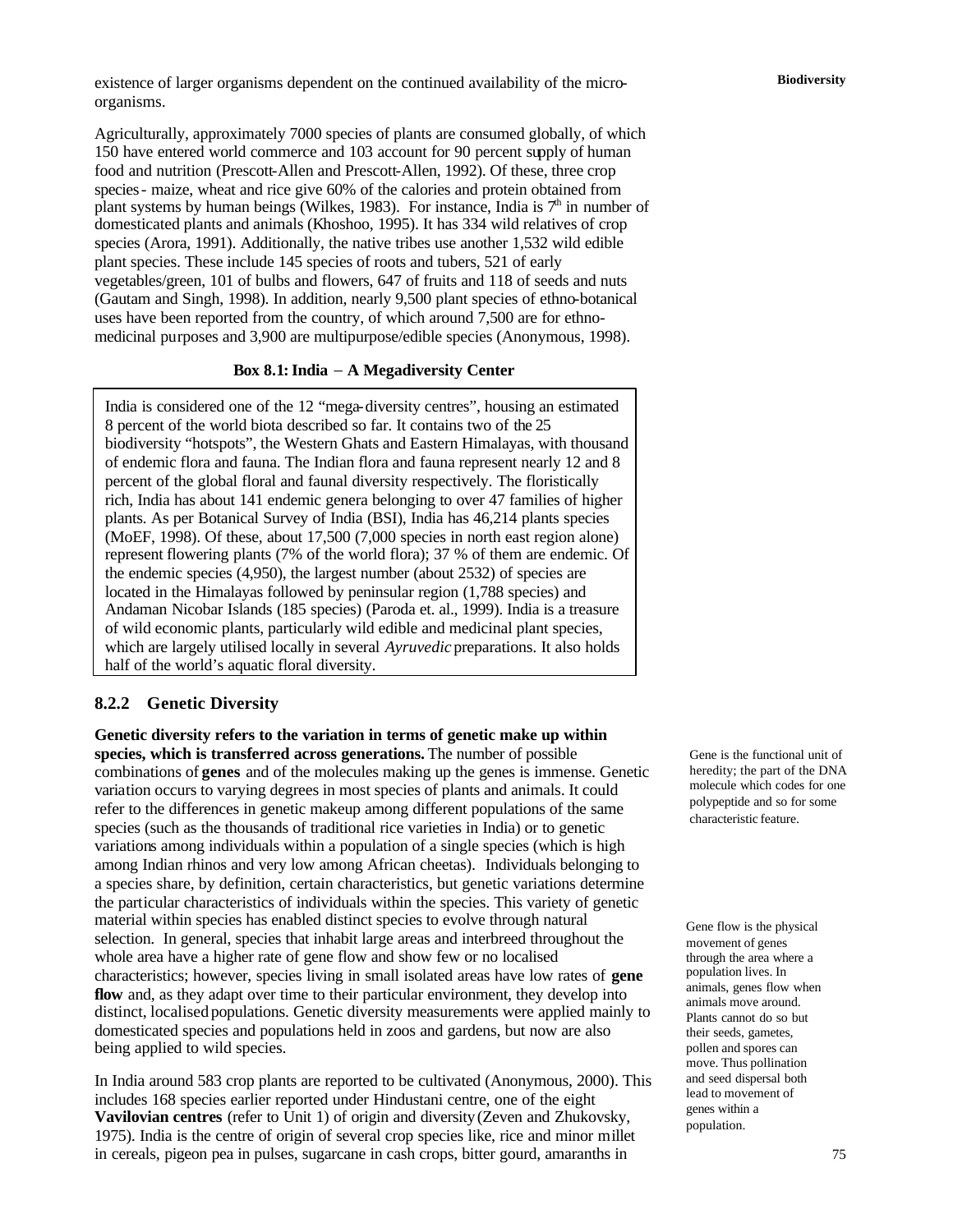vegetables, coconuts in plantations crops etc. In addition, the Chinese, Moguls, Arabs, Spaniards, Portuguese and British introduced many crops. The introduced **genotypes** were grown in diverse agro-climatic conditions, subjecting them to various climatic pressures, and natural and farmer's selection leading to establishment of diverse genotypes adapted to different agro-climatic conditions with diverse constellation of desirable genes. Hence, India became a centre of diversity for a large number of crops species like rice, wheat, barley, minor millets, pigeon pea, chickpea, mungbean, urdbean, horsegram, mothbean, ricebean, clusterbean, sesame, okra, eggplant, cucumber, melon, jute, cotton, several forage grasses, ginger, turmeric, pepper, cinnamon, cardamom, citrus, banana and plantains, jackfruit, mango, tamarind, jamun and tuber crops like sweet potato, taro and yams etc. Native resources are also available in *Coleus* species, sword bean, velvet bean and several plantation crops like areca nut and coconut. Diversity also occurs for several minor fruits, such as berries and nuts. Thousand of varieties of important native or introduced staple food crops, vegetables, fruits, spices, fibre, forage and medicinal plants have developed in India under *in situ* condition making it one of the important centres of genetic diversity for these crops (Singh, 2002).

#### **8.2.3 Ecosystem Diversity**

This refers to the variety of association among organism and with the environment for utilising resources. Ecosystems differ in the species composition of their communities (association of species), and also in their physical structures. Conventionally, the world's ecosystems are broadly described in three categories, terrestrial, freshwater and marine. Most of the standard biodiversity estimates have been made on different types of terrestrial ecosystems. It is generally believed that 80 percent of all species are terrestrial and that tropical rain forests hold major proportion of species diversity. However, the taxic diversity of marine ecosystems seems to be enormously greater with doubly more phyla than that of the terrestrial ecosystems (Ray, 1988). Recent deep-sea explorations indicate that the exuberant diversity of the floor communities might rival the tropical rain forests (Rex et al., 1993). Studies of ecosystem diversity are carried out on different scales: from one ecosystem to an entire region containing many different ecosystems. Regions containing a great variety of ecosystems are rich in biodiversity, but individual ecosystems containing endemic species also make a significant contribution to global biodiversity.

#### **8.2.4 Importance**

Biodiversity is very important for survival of humans, biosphere and earth. The importance of biodiversity can be measured by considering economic (food, fibre, fuel etc.), ecological (regulating ecosystem function), cultural-anthropological, recreational and aesthetic uses. Economically, biodiversity is a fundamental basis of agricultural production and food security system. Ecologically it is a valuable ingredient of ecological stability. Aesthetically, there are many habitat and species that are attractive from recreation and tourism point of view, while many ecosystems or production systems are important for appropriate management of environment, because of their ability to absorb pollution, maintain soil fertility, micro-climate, recharge of water and in providing other invaluable services. Plant biodiversity is also important from moral, cultural, religious, aesthetic, social and scientific point of view. Many plant, and their parts are used in rituals. To name a few-flowers of *Hibiscus, Datura* and *Euphorbia ligularia*; leaves of *Aegle marmelos* (bael), *Eragrostis cynasuroides* (Kusa grass), rice, til, tulsi, chenopods, and odorous roots of *Dolomiaea macrocephala* (dhup). Humans are also dependent on nature for wood for timber and fuel and the increased demands for shelter and fuel have led to extensive deforestation in many parts of the world. It is estimated that four out of every five of the top 150 prescription drugs used in the US have had their origins in natural compounds. An example is aspirin a derivative of salicylic acid, which was first taken from the bark of willow trees. The process of such discoveries still continues. For example, taxol, a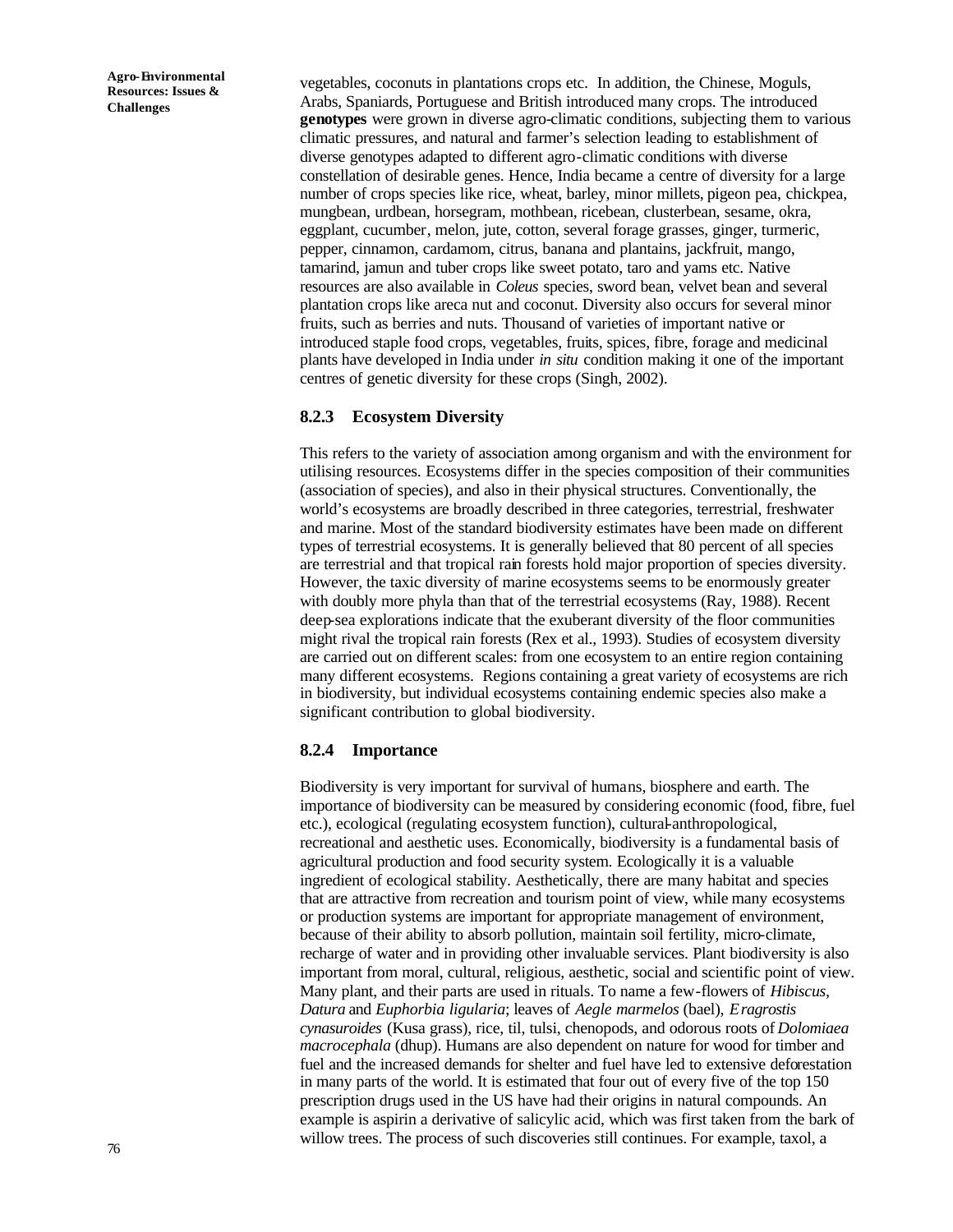Agricultural biodiversity is an evolutionary divergent and highly inter-related component of biodiversity dealing with agro-ecosystems and variation in agriculture related plants, animals, fish, insects, microbes, avians etc. It is fundamental not only for fulfilment of food needs, but also several other provisions, like fodder, fibre, fuel, medicine etc., and provides farming system the means to recycle nutrients, reduce pests and disease problem, control weeds, maintain good soil and water conditions, handle climatic stresses while producing agricultural products necessary for human survival. Therefore, agricultural biodiversity is a cornerstone of stability and the basis of livelihood and sustainable development.

In spite of the growing realisation about biodiversity being fundamental to agricultural production and food security as well as ecological stability, it is being rapidly eroded and is disappearing throughout the world because of several developmental changes, including agriculture. Several of these changes jeopardise productivity, threaten food security as well as social structure and the environment.

# **SAQ 1**

- i) Where are the regions of high and low species diversity?
- ii) What is genetic diversity? Give an example each of low and high genetic diversity.

# **8.3 IMPORTANCE OF BIODIVERSITY FOR AGRICULTURE**

Biodiversity has been fundamental to agriculture and food provisions for centuries. It has provided farming systems with the capacity to evolve over the last 12,000 years. Food production depends on a variety of managed agro-ecosystems that benefit from natural resources both on farms and in surrounding habitats such as forest, grassland and aquatic ecosystems.

As you are aware, biodiversity related to agriculture is referred to as agro-biodiversity. It encompasses- genetic resources that are essential living material of plants and animals; edible plants/ crops, including landraces varieties and hybrids; livestock and edible fishes/ aquatic organisms; soil organisms vital for soil fertility and structure; naturally occurring insects, bacteria and fungi which serve as predators of pests and diseases; agro-ecosystems like polyculture/ monoculture, irrigated/ rainfed, small/ large that are valuable for nutrient cycle stability and productivity; and the wild relatives of crop plants.

There are approximately 75,000 species of edible plants world-wide (Wilson, 1988); but over the course of human civilisation, only about 7000 plant varieties have been used for food (Juma, 1989). Of these, 3000 domesticated species are being predominantly used to provide various provisions required for human survival. There is also remarkable diversity and abundance of insects, fungi, and other organisms that are valuable to the productivity of agro-ecosystem. Arthropods are the most abundant class of animals and contribute in a major way to biomass and agro-ecosystem balance. Soil, a crucial resource, is like a living organism, made up of insects, microbes and other creatures and is essential for food production. Soil organisms have a complex role in soil processes, for example, to enhance microbial activities, increase soil fertility, aeration, accelerate decomposition, and mediate transport processes in soil (Stork and Eggleton, 1992)). The habitat and species outside farming systems benefit agriculture and enhance ecosystem functions, serve as a source of host plants for natural enemies and predators of agricultural pests (Brookfield, 1995).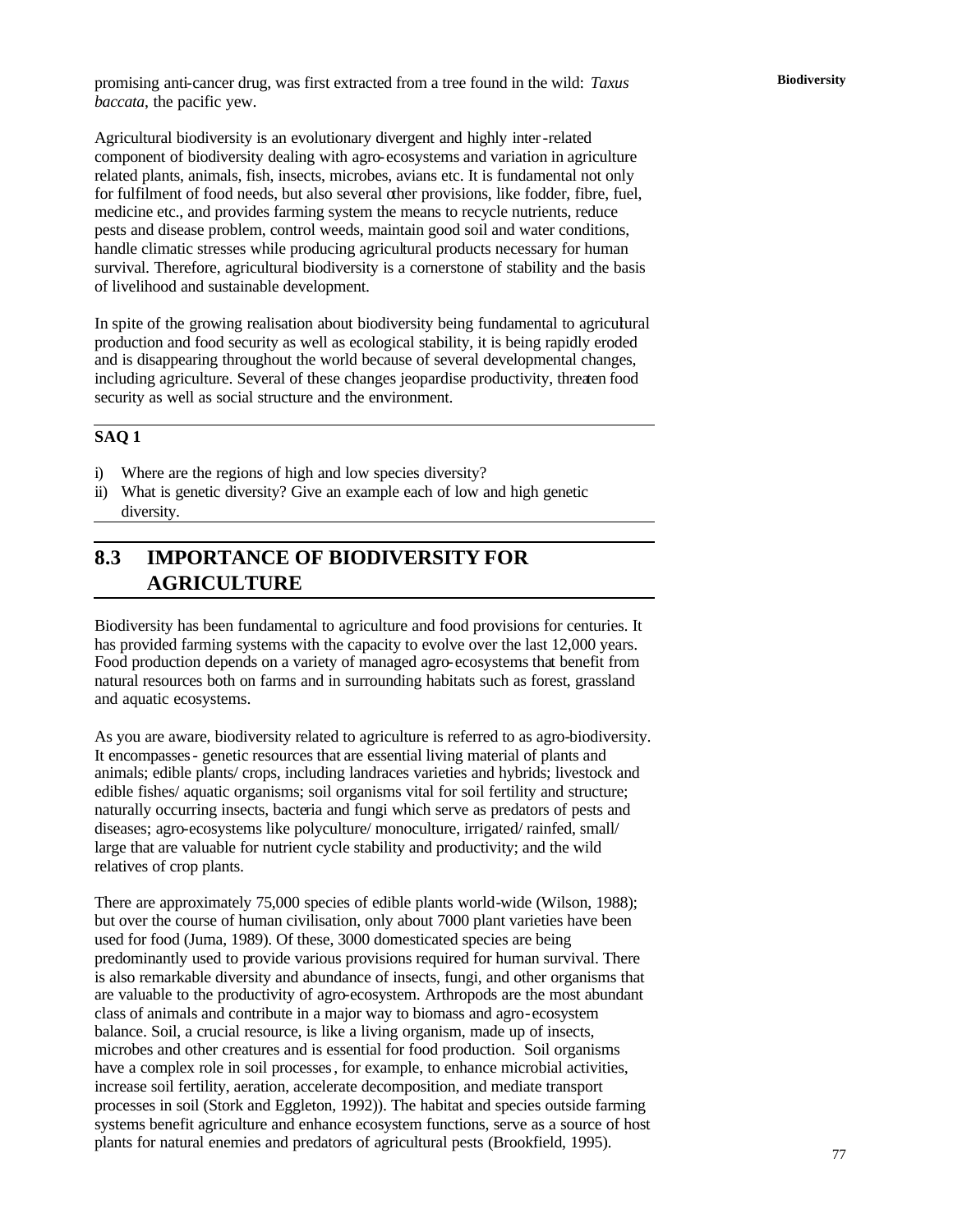Many rural communities, particularly tribals obtain their daily food from several wild and non-conventional foods producing species. In addition, 95% of prescriptions of traditional systems of medicines are plant based. In sum, a knowledge of biodiversity and its conservation clearly has multiple proven benefits for agricultural productivity, sustainability and food security at all scales and in all types of agricultural systems, and can benefit agriculture in following ways:

- Increase productivity, yields and food security (and consequently economic returns)
- Reduce pressure of agriculture on fragile areas, forests and endangered species (therefore restricting deforestation)
- Build stability, robustness, and sustainability of farming systems (restricting desertification)
- Contribute to sound pest and disease management and sustainable intensification (limiting use of agrochemicals)
- Conserve soil and increase natural soil fertility and health (restricting soil degradation)
- Diversify products and income opportunities from farms
- Reduce spread of risks to individuals, communities, and nations
- Help maximise effective use of the resources and environment (restore ecological health)
- Reduce dependency on external inputs
- Increase nutritional values, and provide sources of medicine and vitamins

The breakthrough in understanding and use of genetic resources (diversity) for improvement in food production came in  $19<sup>h</sup>$  century with the discoveries of principles of inheritance of genetic diversity by the Austrian Monk, Gregor Mendel. In the  $20<sup>th</sup>$  century, N.I. Vavilov, the Russian botanist carried out systematic collection for conservation of plant diversity. He stressed the importance of maintaining diversity and its use in breeding new varieties. Later he developed the concepts of centres of origin and plant diversity across the world.

Most of the farmers incorporate multiple species and the practices that are adapted to local resources, to conserve, use and enhance biodiversity for nutrient cycling, soil fertility, and pest management. Medicinal plants are often included for health care. The farmers use diverse systems, which provide benefits to productivity, food security, resilience, risk protection, health and income generation for people. The farmers have also developed local knowledge on use of the diverse species, practices and agro-ecosystems in traditional farming, which are dynamic and ever evolving. The traditional varieties and associated knowledge are also useful to the world outside local communities. Therefore, in addition, to the above direct and indirect uses, **one of the most important use of genetic diversity, particularly in domesticated species and their wild relatives is to form the building blocks in further genetic improvement of cultivated species and other economically important species to increase productivity.** For example, a gene from wild tomato in the Peruvian Andes has increased the annual sale of commercial tomato by US\$ 5-8 million in the US.

Therefore biodiversity has been the cornerstone of agriculture contributing to its sustainable development over the centuries. Recent advents in biotechnology and systematic bio-prospecting have further ensured identification of any plant species that may possibly have potential to be of use to humankind. Genetic engineering techniques have allowed the transfer of genes beyond taxonomic boundaries making all living organism part of genetic resources that can be used in genetic improvement of not only agricultural species, but other organisms as well. The examples include the transfer of cold tolerance genes from fish to wheat and the Bt gene from bacteria (*Agrobacterium tumifaciens*) to plants. Biotechnology is also helping in using microorganisms in production of bio-fertilizers, bio-pesticides and mining etc., which has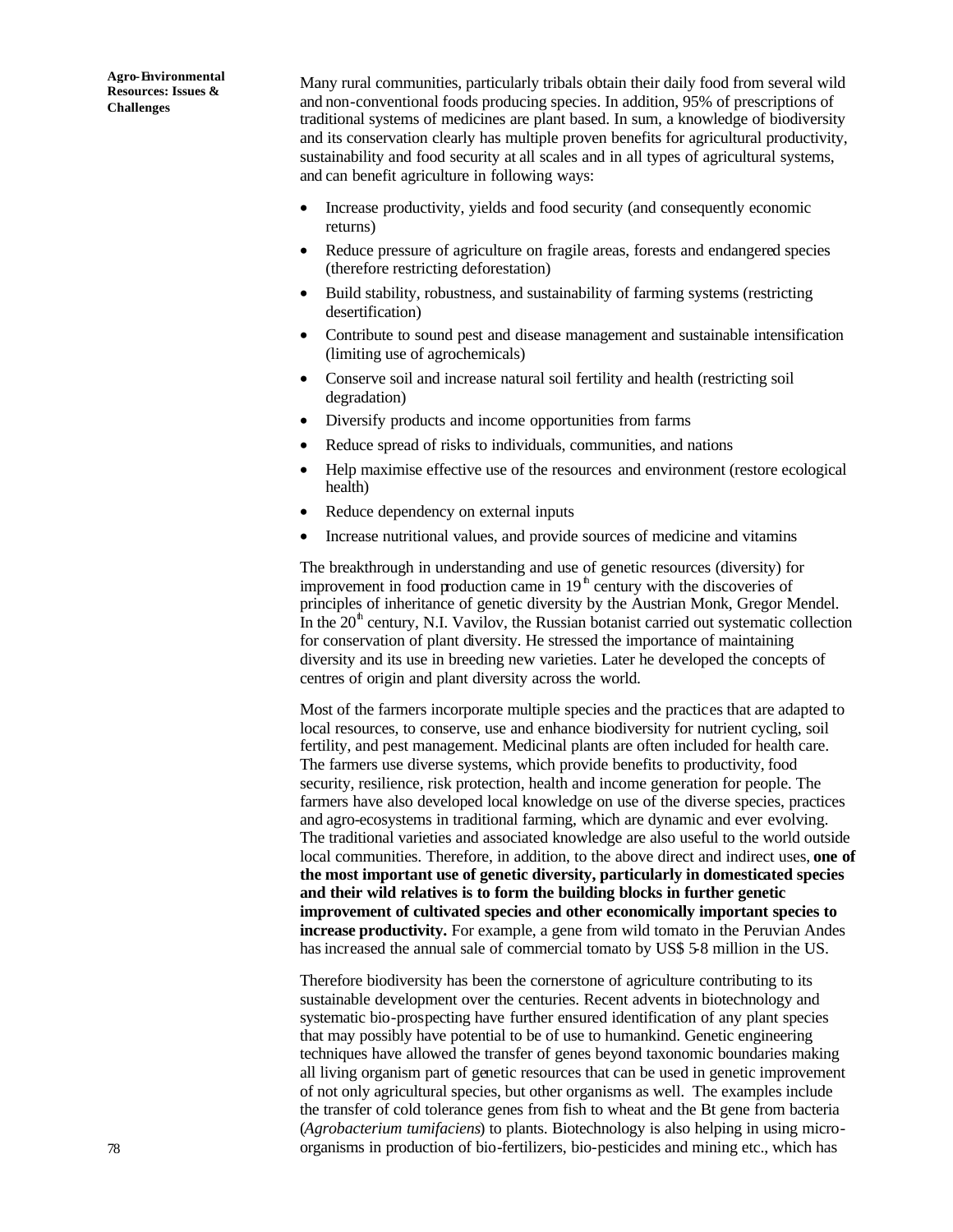**Biodiversity** given another flip to the importance of biological diversity. Human kind therefore, has exploited plant diversity in numerous ways ever since the advent of agriculture 12,000 years ago. This diversity has been referred as 'genetic resources', which may be defined as 'genetic material of plants, which is of value as a resource for the present and future generations of people'.

# **SAQ 2**

Apart from agriculture what are the other uses of plant biodiversity?

# **8.4 LOSS OF BIODIVERSITY: THREAT TO AGRICULTURE**

Despite the growing realisation about the value of plant biodiversity in agricultural production food security and ecological stability, biodiversity associated with agriculture and food production is being rapidly eroded. This alarming trend includes loss of diversity at many levels – such as erosion of plant genetic resources, livestock species, insects, freshwater and soil organisms, leading to a narrowing of agroecosystems in general, jeopardising productivity, threatening food security. Related to this is the loss of biodiversity in "natural" habitats with the expansion of agriculture and developmental activities into new frontiers.

Modern agriculture focuses on maximising yield on per unit area basis, planting uniform modern varieties and using monoculture-farming systems with heavy doses of agro-chemicals. Although, these changes have brought increase in the world food production, they have resulted in both biophysical and socio-economic problems particularly erosion of biodiversity and degradation of natural resources, which undermine productivity and food security. Natural habitats and forests are disturbed leading to imbalances in ecology of the ecosystems. The chief contemporary cause of the loss of genetic diversity has been the spread of modern commercial agriculture. Other causes include the destruction and fragmentation of natural ecosystems, overexploitation of resources, introduction of exotic species, human socio-economic changes, changes in agricultural practices and land-use and natural calamities. The main processes causing loss of genetic diversity of cultivated crop species are **genetic erosion**, **genetic vulnerability** and **genetic wipe out**. They are not mutually exclusive, but are in fact, inter-linked by the demands of an increasing population and rising expectations. Wider adoption of improved varieties is resulting in loss of thousands of landraces or folk varieties that have a reservoir of useful genes that has sustained them for centuries under adverse agro-climatic conditions. This is also causing genetic vulnerability of high yielding varieties. While genetic erosion is gradual, genetic vulnerabilit y is the "thin ice" of narrow genetic base, which puts a crop at greater risk against biotic stresses, as happened with wheat stem rust in 1954 or southern corn blight in 1970 in US, and Irish potato famine in 1840 in Europe.

#### **Box 8.2: Loss of Genetic Dive rsity**

It is difficult to estimate how much of the genetic base of agriculturally important species has eroded. Since 1950s the varieties of corn, wheat, rice and other crops responsible for the 'Green Revolution' have squeezed out the native landraces. These modern varieties had been adopted on 40 percent of Asian rice farms in less than 15 years. Often loss of genetic diversity has dramatic impacts. For example in 1991 the worst outbreak of citrus canker disease in Brazil affected the orange trees becaus e of their genetic similarity. In 1970, US farmers lost \$1 billion to disease which swept through the genetically similar cornfields. The Irish potato famine in 1846, the failure of a large portion of Soviet wheat crops in 1972 also resulted because of genetic similarity and such outbreaks of crop failures could also occur in Bangladesh or Sri Lanka or Indonesia for which a large portion of rice crops come from single maternal plants.

Genetic erosion is the loss of plant genes or genotypes that are of potential or actual agricultural value.

Genetic wipeout is total loss of genes or genotype from a population.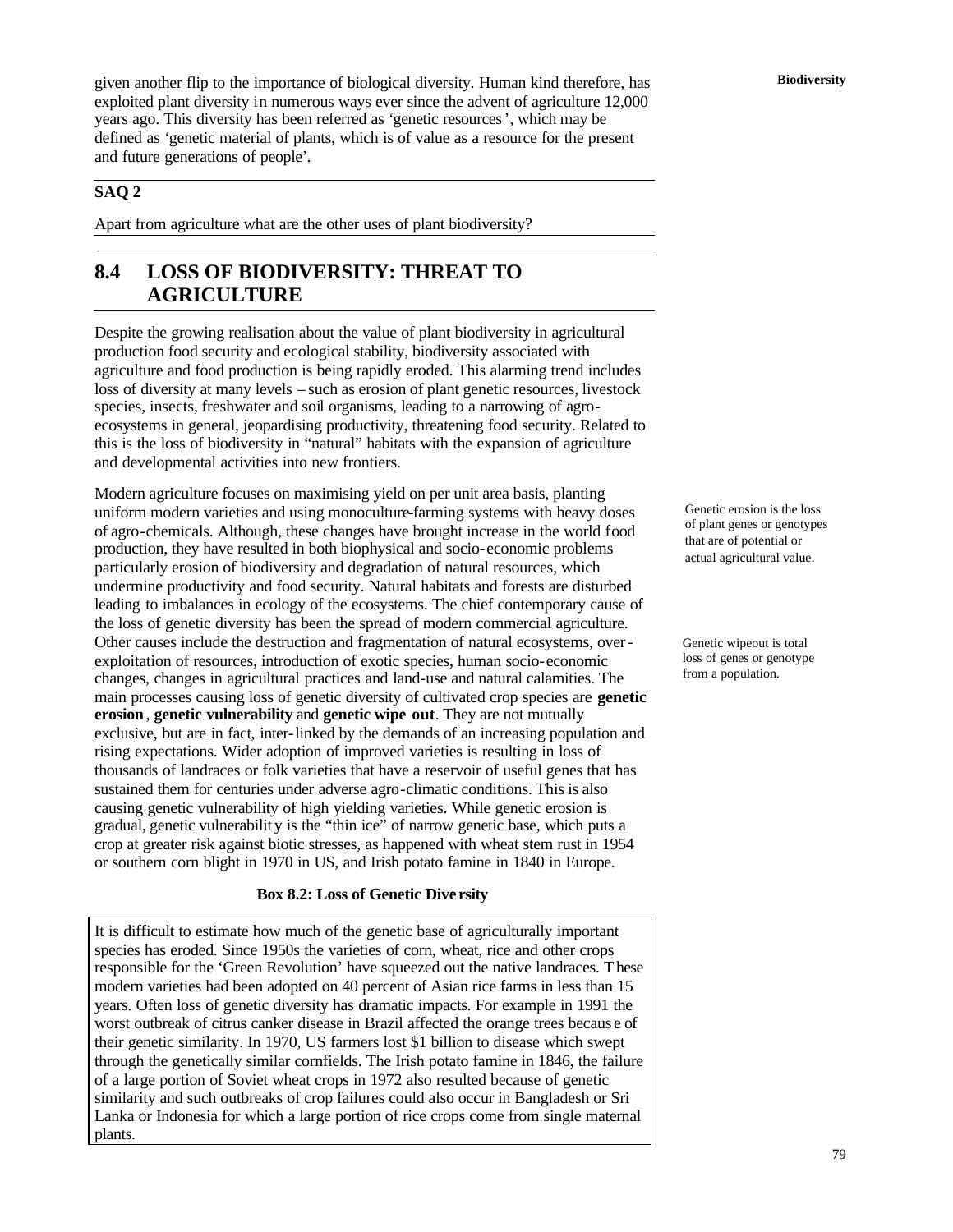Overexploitation of useful genetic resources from nature without sustainable maintenance, enhancement and conservation is another factor contributing to loss of plant species, genetic diversity. For example, *Rauwolfia serpentina* (sarpgandha) from Bastar, *Blepherispermum subsessile* (Rasna) of Chattisgarh, *Hedichyum coronaicum* (Gulbakavali) of Amarkantak and *Curcuma caesia* (Kali haldi) of sal forests are on the verge of extinction because of over collection and utilisation (Kotwal and Banerjee, 1998).

Introduction of exotic species has been another serious factor contributing to depletion of diversity of indigenous species. The introduction of *Cassia* and *Acacia* spp. has put pressure on Indian avenue tree species. Invasive species (*Lantana* and *Parthinium* spp) are a great threat to biodiversity and can become a serious menace suppressing valuable local flora. Another factor referred as genetic wipe-out involves the rapid and complete destruction of crops, habitat and forests as a result of natural calamities, social disruptions or war that can instantly eliminate promising diversity. Examples are recent forest fires in Indonesia (2000), the super cyclone in Orissa (1999) and wars in parts of Africa and Afghanistan, which have caused catastrophic losses of biodiversity. Let us discuss the direct and indirect causes of the current losses of biodiversity.

#### **8.4.1 Monoculture**

The spread of monoculture production systems (cultivation of same high yielding variety of same crop over large areas) into marginal areas and policies associated with them has resulted in genetic erosion of biodiversity. For this reason, genetic diversity is not only on the decline in farming systems, but also in many areas rich in wild relatives of food crops. With predominant changes in the production systems, diversity is being eroded, as monocultures replace poly-cultural systems. Although plant breeders develop varieties based on wide diversity of plants to incorporate desirable features, the resulting improved high yielding varieties tend to be uniform destroying the very resources on which they were developed. As a consequence thousands of traditional varieties have been eliminated from use. In addition, breeders hesitate to use wild species that have high value particularly as sources of resistance to stresses, nutrition, medicine, as well as food, either because of lack of information about their taxonomy/ breeding systems or lack of ready availability.

In India, by 1968 the so called "miracle high yielding varieties" had replaced half of the native varieties, though these were not high yielding unless they are supported with high fertilizer inputs and irrigation, which often poor farmer could ill afford (Shiva, 1991). Perpetuation of this kind of production system has lead to the loss of around 5000 traditional rice varieties from Assam, which are now available only with the genebank of International Rice Research Institute (IRRI), Manila, Philippines (Jackson, 1994). At the national level the report from Ministry of Environment (1999) says that until very recently India used to cultivate around 30,000 ric e varieties, which has been reduced to 50. This kind of homogenisation has increased the risk of narrowing of the genetic base of varieties leading to their increased vulnerability to pests and diseases with adverse effects on other components of the production system. For example, in Bangladesh, the promotion of HYV rice monoculture has led to loss of diversity, including 7000 traditional rice varieties and many species of fish. This is despite the fact that production of HYV rice per acre in 1986 also dropped by 10% from 1972, in spite of 30% increase in use of agrochemical per ha. (Hussain Mian, 1994).

Livestock also suffers from genetic erosion. As per one of the FAO estimates one breed of traditional livestock is lost every week some where in the world. Many traditional breeds have been lost as farmers focus on new breeds of cattle, pigs, sheep, and chicken .Of the 3,831 breeds of cattle, water buffalo, goats, pigs, sheep, horses and donkeys believe to have existed, 16 percent have become extinct and another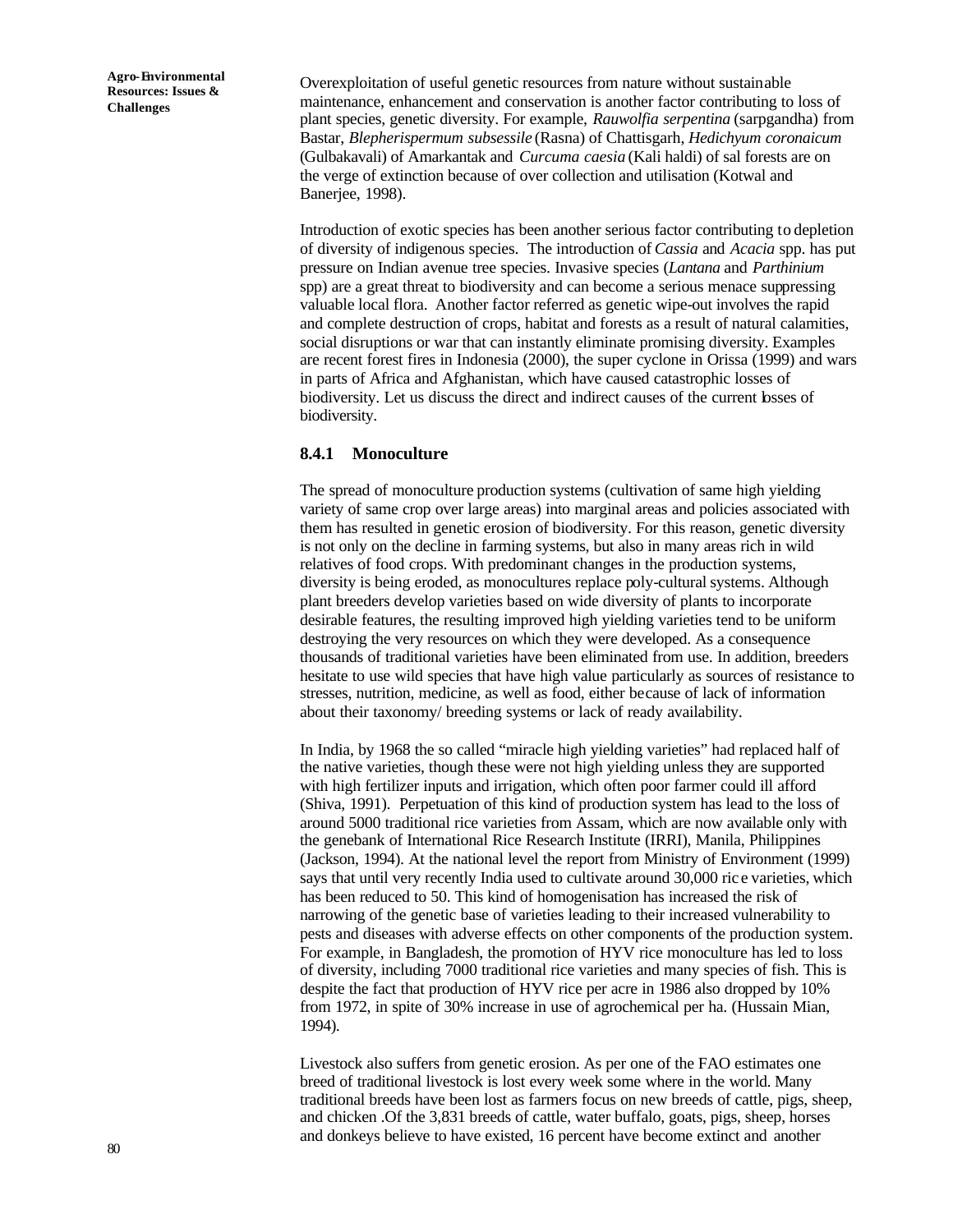**Biodiversity** 15 percent are under threat (Hall and Ruane, 1993). Some 474 breeds can be regarded as rare. An additional 617 breeds have become extinct since 1892.Over 80 breeds of cattle are found in Africa, some of which are being replaced by exotic breeds (Rege, 1994). These losses weaken breeding programs, which could otherwise improve livestock hardiness. Therefore, the loss of these resources means a decline in their availability and use in breeding programmes. This can reduce a farmer's food security with increased risk for availability of a variety of foods. There are evidences to show that such changes can decrease sustainability of farming systems. Loss of diversity also means less availability of resources and opportunities to increases production in future and to overcome the new challenges.

One of the major consequences of homogenisation of varieties is their increased vulnerability to pests and diseases. Historically there are records of serious economic losses because of monoculture of uniform varieties, of which the potato famine of Ireland in the  $9<sup>th</sup>$  century that caused millions to starve is a classic example. More recently, the wine grape blight that wiped out valuable wine yards in both France and US, and the devastating *Fusarium oxysporum* attack in banana and mould infestation of hybrid maize in Zambia are some other examples (see box 8.2).

The introduction of monocultural industrialised agricultural systems has replaced polycultures, inter-cropping and agro-forestry. This has forced the farmers to accept the standardised breeds and monocultural models, eliminating mixed cropping and landraces. Hence, monoculture system has resulted in genetic erosion not only through narrowing of varieties, their vulnerability to diseases and pests, but also through narrowing of production systems that cause ecological imbalances adversely affecting natural resources.

### **SAQ 3**

How does monoculture production system lead to loss of agro-biodiversity? Explain with examples.

# **8.4.2 Use of Pesticides**

Although insect and fungi are usually considered to be enemies of food production there are several species that are valuable to the efficient functioning of agroecosystems. Many insects are beneficial to farming, for pollination, contribution to biomass, natural nutrient production and cycling, and as natural enemies of pest and diseases. Mycorrhiza, which are various species of fungi that live in symbiosis with roots of plants, are essential for nutrient and water uptake by plants. Yet, this diversity of insects and fungi is also seriously eroded in modern agricultural systems worldwide; this trend leads to increasing costs (from efforts to control pests) and declining productivity. The dependence on agro-chemicals, and particularly the heavy use or misuse of pesticides has been largely responsible for this. Agrochemicals besides killing target species also kill their natural enemies and beneficial insects. Pesticides (especially when overused) destroy a wide array of susceptible species in the ecosystem, changing the normal structure and function of the ecosystem. The disruption of agro-ecosystem balance leads to resurgence of pests and outbreaks of new pests, in addition it forces pests and pathogens to develop resistance to pesticides, which may lead to the increased use of pesticides resulting in further disruption of ecosystem. This has been referred to "pesticide treadmill".

Therefore, species richness in the soil can help increase ecosystem complexity, quality and resilience to change. In industrial agricultural systems this diversity has also been eroded by agrochemicals leading to decreased soil fertility and losses in productivity. One of the main reasons for decline in soil health include heavy uses of pesticides, soil fumigants and chemical fertilisers, which can destroy soil organisms as well as soil quality. Homogenisation of crops and varieties also reduces diversity of soil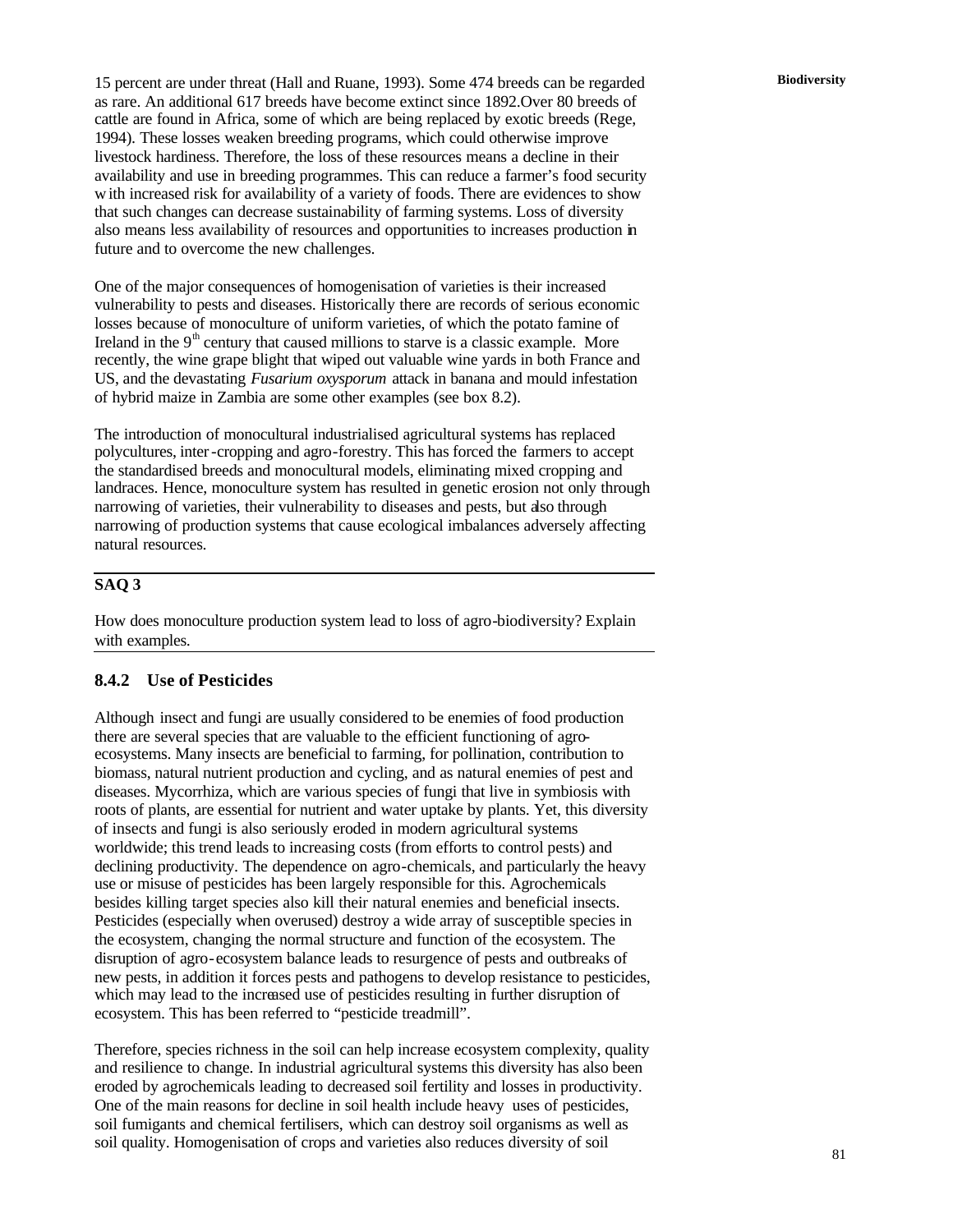organisms depleting natural nutrients. Also, intensive tilling practices disrupt soil diversity and decline in use of natural manure, crop residues and inter-cropping, adversely affect soil health. These impacts also harm producers, for example, destruction of beneficial soil organisms like earthworm reduces the services and values of these organisms for the farmer's crops. Residua l effects of agro-chemicals have often adversely affected human health.

#### **8.4.3 Deforestation**

In many parts of the world, agricultural growth has contributed to natural habitat loss, particularly in forest areas and in grassland. This has generally happened through extension of agriculture systems into **frontier zones** particularly with clearing of forests and natural vegetation for increasing food production. The expansion of agriculture into frontier areas and conversion to monocultural farming systems further reduces or erodes biodiversity of flora and fauna in the habitat landscapes (refer to subsection 8.4.1). For example, the conversion of forests to monocultural pastures and introduction of homogenous livestock's have been wide spread in America and in parts of Africa, resulting in significant decline of biodiversity. These trends are tied up with the adverse effect on natural resources such as, soil erosion, soil fertility depletion, and water depletion resulting in deterioration of productivity. Nevertheless, in some regions of Kerala, there were community-based ecosystems like mangrove ecosystems, which are special ecosystems with an association of trees, shrubs, vines and epiphytes with ability to withstand regular flooding. In back waters of Cochin these have been gradually transformed into highly productive systems based on rice during winter monsoon, and prawn and fish during southwest monsoon through intercropping with coconut, cocoa, pepper, vine, other spices and garden vegetables. Rice, fish and prawn continue to be produced during alternate period of solar year. It has achieved conservation of mangrove, the water for production of fish, prawn and rice. In addition, new species of plants and animals are added to the diversity of the area. This has resulted in breeding important material through induced resistance, such as salinity tolerant varieties in rice. Such wise ecological management has insured food, shelter and schools for a state with the highest population density and highest rate of literacy in India. Unfortunately, the recent developments are taking its toll and the illadvised development plans may permanently ruin such systems.

Deforestation or loss of habitat has following primary implications:

- 1. Loss of wild species
- 2. Removal of vegetation affecting breeding areas and reducing shelter and sources of food. This may also change species composition in the area
- 3. Fragmentation of habitats with patches of intact and degraded lands that may harm the ecosystem, change nutrient supply and m icroclimatic regimes and species composition. For example, in Brazil 39 percent of land has been completely converted by the expanding agriculture, while 61 percent is being adversely affected by the above consequences.
- 4. Reduction in the rate of forest regeneration

In addition, deforestation adds to the social costs to society because it results in:

- 1. Disruption of ecosystem functions such as, water supply/ filtration provisions, cycling of nutrients and benefits of beneficial insects, flora, fauna that are vital for the life.
- 2. Loss of diversity of natural species and their products that can adversely affect the supply of valuable natural non-timber products such as, medicines, honey, fibres, fodder, fuel, food etc.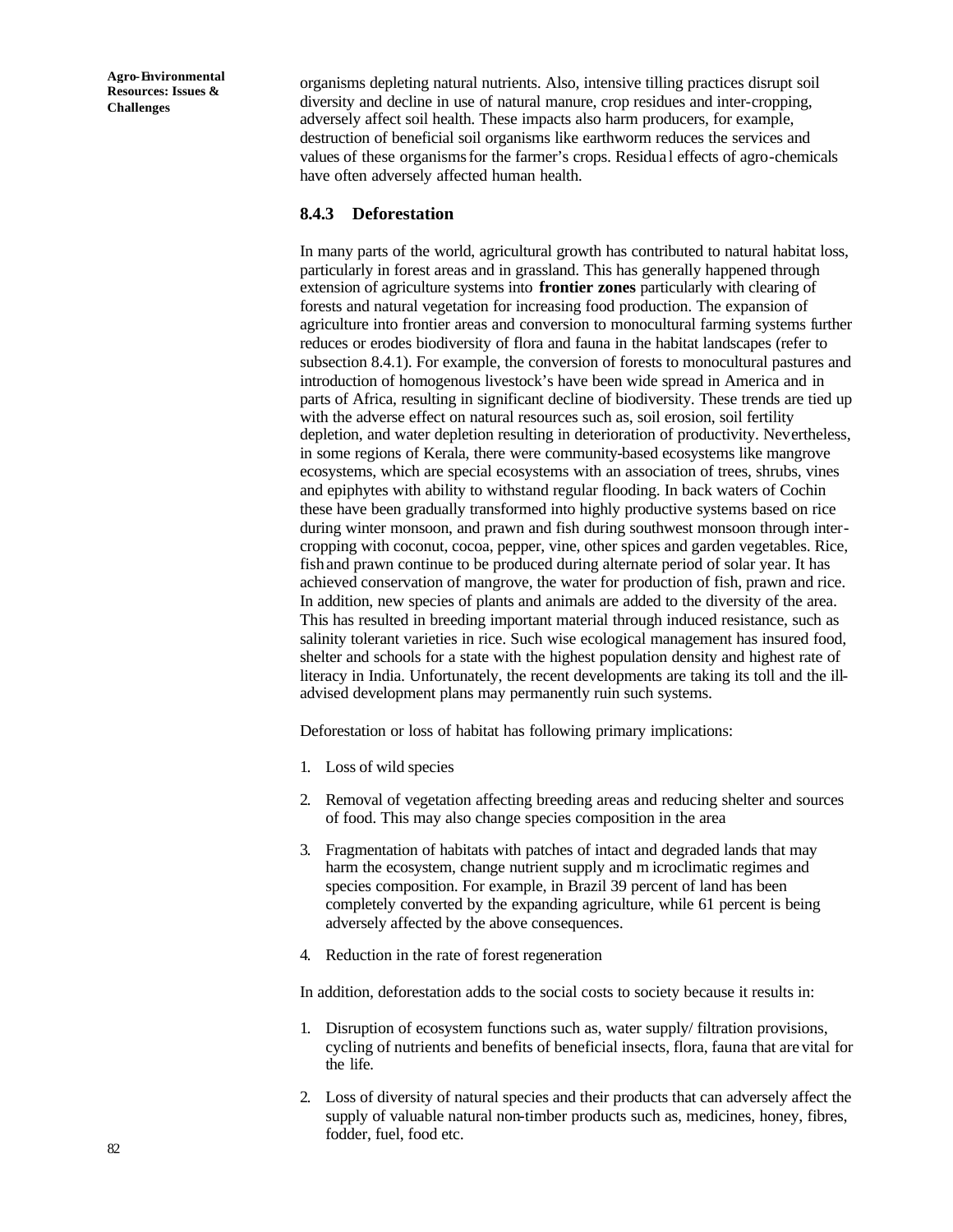**Biodiversity** 3. The loss of biodiversity that has adverse effects on morals and aesthetic value of all life. The harm to neighbouring farms or communities can have wider implication on regional and global ecosystems. This also affects the future generation, since they will be deprived of large number of valuable genetic resources, which might be irretrievably lost with the loss of habitats.

The concern regarding the loss of biodiversity through deforestation has mostly focused on tropical forests, because they contain unusually higher number of species. The tropical forest covers only seven percent of the earth surface but they are believed to harbour more than 50 percent of the world's plant and animal species totalling around 2.20 millions (NRC, 1993). They are being lost at a rapid pace causing serious constraints to long-term well being of the earth and humanity. These species are a source of germplasm for pharmaceuticals and fibres beside food. Local people depend on these biological resources, having intrinsic ecological benefits, which are difficult to measure economically. Unfortunately, the prevalent changes of agricultural expansion are jeopardising these resources.

Further, the loss of these resources can directly undermine production and producers on individual benefit basis because they entail:

- 1. Loss of beneficial flora and fauna, such as insects for pollination, natural predators for pest control and organic matter for valuable nutrients of the soil.
- 2. Loss of genetic resources for developing new varieties and
- 3. Disruption of ecosystem services such as water and nutrients cycling required for sustainability of agriculture and production.

Raven (1987) has estimated that forest areas that harbour around 50% of global species will be reduced to a tenth by 2020 AD. This could lead to the loss of 50,000 to 2,50,000 species of plants and more than 800 species of vertebrates. According to International Union on Conservation of Nature (IUCN), if the current rate of species loss continued, 25% of the world species may be lost by 2050 AD. As per Consultative Group on International Agriculture (CGIAR, 1994) estimates 50,000 of currently identified species of higher plants are under threat. In India deforestation causing habitat fragmentation, destruction, over-extraction, land use for agriculture etc., has resulted in loss of 17 species in early part of century (listed by IUCN in "extinct plant species of world"). While in the last two decades exploration, inventorisation and bio-perspective assessment of the phyto-diversity of our country have lead to the identif ication of about 1500 rare and threatened species, of both flowering and non-flowering plant groups (http://envfor.nic.in/bsi, 2002).

# **SAQ 4**

Give at least 3 reasons why deforestation is considered one of the important reasons for loss of global biodiversity?

# **8.4.4 Impact of Climatic Changes**

Human activities have been substantially increasing the atmospheric concentration of greenhouse gasses. These increases enhance the natural greenhouse effect and will result in additional warming of earth's surface and lower atmosphere, which may adversely affect natural ecosystems and human kind. There is also indication that rapid climatic change due to build up of greenhouse gasses in the atmosphere are another factor contributing to loss of biodiversity. The most obvious manifestation of the climatic change is warming of atmosphere that may result in rise of sea level inundating coastal and low lying areas worldwide, increase the rate of desertification, and the frequency of catastrophic weather events, such as El nino, cyclones, forest fire etc. In the hydrosphere our oceans, shared fresh water lakes and rivers are suffering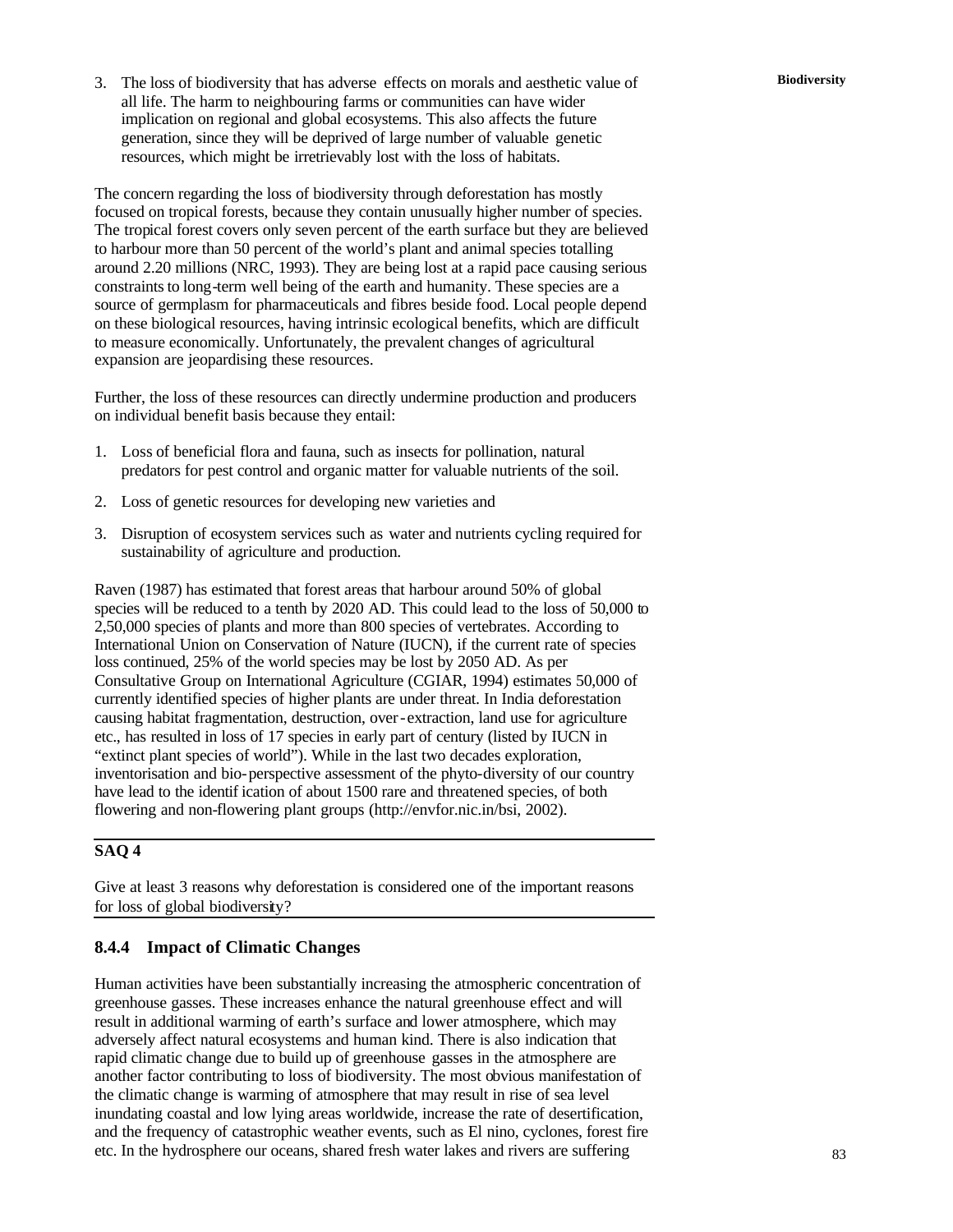from pollution and toxic contamination on a massive scale. Dramatic decline in population of aquatic species and loss of fresh water supplies for human use are just two signs that international water resources face threats.

As temperatures rise, habitats for may plants and animals will change, depriving them of their homes and niches to which they have been adapted. For example, monarch butterflies could lose their wintering habitats in the mountains of Mexico and polar bears could be affected by the loss of sea life. Many species will not be able to migrate fast enough to keep up with shifting habitat ranges. As a result, many species could become extinct. Scientists have estimated that up to 60 percent of the northern latitude habitats could be affected by global warming.

Siberian hunters along the Arctic coast have reported thunder and lightning, which has not occurred before. They also report open waters in winter. In North America, the Glacier National Park is projected to have no glaciers by 2030. They have already melted drastically since the park was created, and many that were tourist attractions in the 1920's no longer exist. Polar bears on Hudson Bay are reported to be losing weight and having fewer pups because with less ice, the bears are trapped on land longer than usual and are unable to reach the seals that are their main food supply. Warmer temperatures have led to an explosion in the population of Spruce bark beetles, which in turn have killed 38 million trees in a four million acre spruce forest in Alaska.

Dramatic changes can also be seen in the tropics. The icecap atop Mt Killimanjaro, Africa's highest mountain, has lost 85% of its volume in the last century and is apparently going to vanish within the next 15 years. In the south pacific, there have been repeated instances of coral reefs losing their colour, a bleaching effect linked to rising sea temperature and correlated with coral death, if the bleaching is prolonged. A change of several degrees is likely to melt enough polar ice that will raise the oceans between one and two feet. This is enough to increase coastal erosion and have very serious effects on the world's mangroves and corals. Raising the sea level by three feet could produce major impacts, including on agriculture in the densely populated Nile and Ganges deltas, as well as in several low lying island nations such as Maldives. In the longer term there are more ominous sea-level rise scenarios, such as the melting of the west Antarctic ice sheet. Over the space of several centuries the ice sheet could melt, as it has done previously, and raise sea level by 10 to 20 feet, enough to flood many coastal areas.

In Asia, climate change would exacerbate current threats to biodiversity, resulting from land use/ cover change and population pressure. Risks to the rich array of living species are reported. In India, 1,250 of 15,000 higher plant species are reported threatened. Similar trends are evident in China, Malaysia, Myanmar and Thailand. With a 1-m rise in sea level, the Sundarbans (the largest mangrove ecosystems) of Bangladesh are likely to disappear completely. These coastal mangrove forests provide habitat for species, such as Bengal tigers and others like spotted deer, wild boars, estuarine crocodile, fiddles crabs etc. The disappearance of native habitats may spell disaster for the flora and fauna of the region.

Similarly, land degradation in dry-land soils and burning of biomass are globally significant sources of greenhouse gas emissions. Prolonged or frequent drought and soil degradation undermine the soil's capacity to store carbon. Frequent large-scale biomass burning reduces the carbon stored in the vegetation and trees, increasing carbon emission and can contribute to further land degradation. The international community of nations has taken action against these threats by forging the Convention on Biological Diversity, and the United Nation framework Convention on Climatic Change to fulfil specific requirement designed to reduce the loss of biodiversity and to slow the rate of climatic change.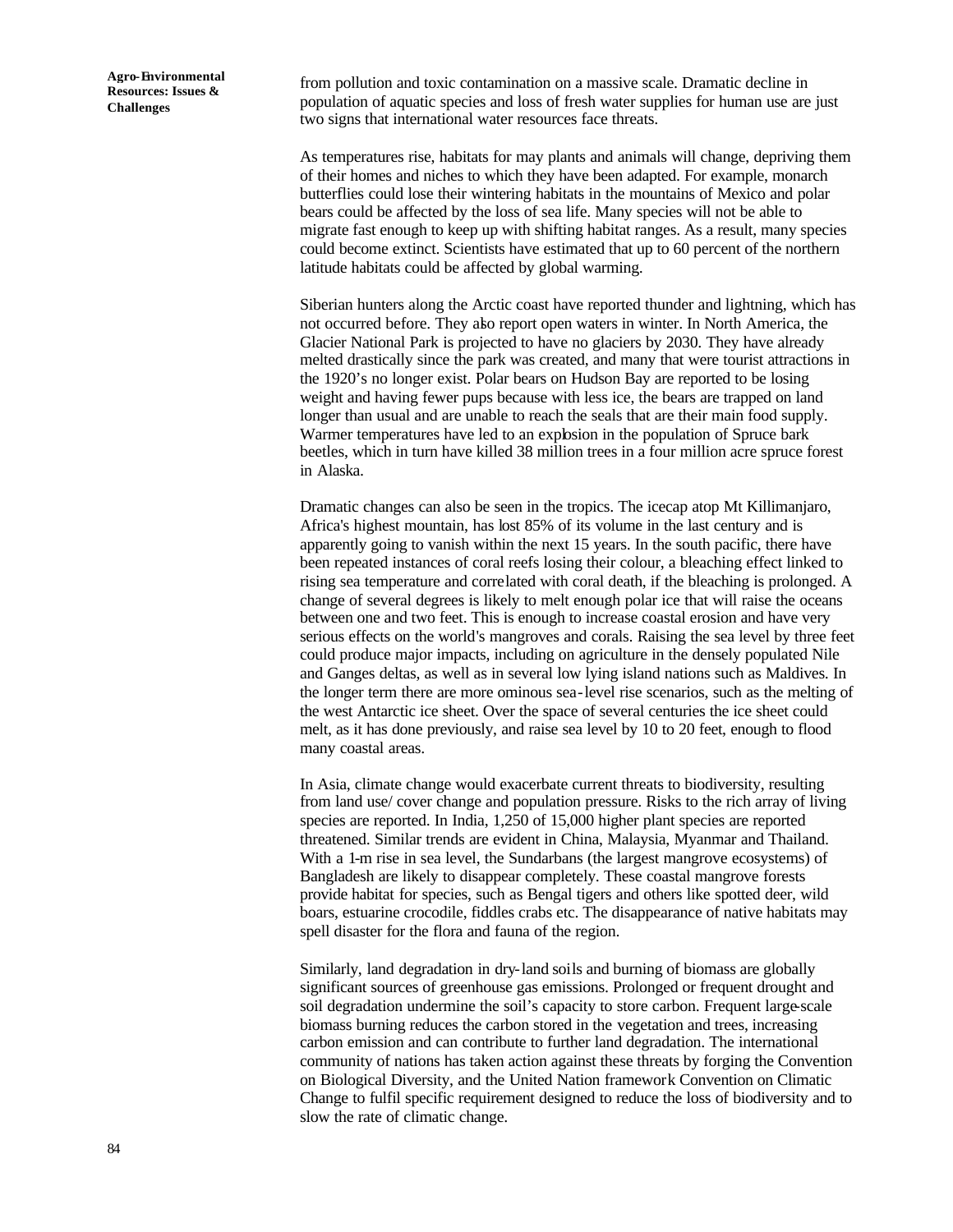**Biodiversity** Strategies related to renewable energy sources through biomass energy production can help reduce unsustainable use of firewood and should be researched and developed. The bio-fuel activities would restore the degraded land, while the biomass cover would help produce, harvest and utilise biomass in a sustainable manner. The carbon sink protection and the activities that may enhance improving carbon storage in biomass and soils would help to prevent or control land degradation especially desertification and deforestation. Therefore, promotion of agriculture, particularly horticulture and agro-forestry in degraded lands and conservation of plant biodiversity by protecting biodiversity rich areas and/ or by establishing field gene banks will help removing barriers to implementation of climate friendly and commercially viable technologies and reducing the cost of prospective technology.

# **SAQ 5**

- a) Why are island population particularly vulnerable to extinction?
- b) How does agriculture help in restricting global warming?

#### **8.4.5 Agricultural Diversification**

Much of the agricultural research and development has focused on commercial and/ or cereal production, while family grown vegetables and legumes have been overlooked. This has changed the land use pattern. Such development with diversification of cropping pattern has focused on cultivation of commercial and cereal crops leading to replacement of legumes by uniform cereals in many countries. An analysis of the area allocated among specific crops based on a proportional (%) change from 1971 to 1991 indicates that small and medium size farms increased their proportionate allocations to wheat, oilseeds, fruits/ vegetables, sugarcane, cotton and fodder, while they decreased their allocations to rice, cereals other than rice and wheat, pulses and jute, while there was a very considerably increased allocation to fodder crops, facilitating a 'livestock revolution'. However, there was a nutritionally worrisome decrease in allocation to pulses, and correspondingly a decrease in the diversity of species and varieties grown. Such changes can be detrimental, because people in many countries depend on legumes for their protein sources in diet. In India chickpea acreage dropped to half that of wheat between the 1960's and 1970's.

For poor farmers this conversion detracted the farmer from nutritional needs of the household and they had to rely on purchase of such food, which often is unaffordable and inaccessible. More the people consume uniform standardised food they do not get the variety of vitamins and minerals that are so important for nutrition and health. The decline and extinc tion of landraces, traditional varieties and wild foods also means a decline in valuable nutritional resources. The growing free market system of international trade in agriculture has enabled the northern countries to eat a variety of foods produced elsewhere in limited areas. These changes have brought-in the market demand for uniform high yielding varieties which poor people of south produce, but do not have access to, as these varieties are export products. Consequently, nutrition among large population of the developing world has been harmed with loss of agrobiodiversity.

The integration of freshwater prawn culture with rice farming is yet another example where diversification has led to change in land use and loss of biodiversity. Kerala and coastal Andhra Pradesh are endowed with large freshwater resources and lowlying paddy fields that have been traditionally exploited for rice cultivation. In recent times the integration of rice farming with freshwater prawn culture has given a new thrust to the economy of traditional farming. However, since the remuneration from prawn culture far exceeds than what a farmer may expect from paddy, cultivation of paddy is undertaken only to feed the prawn cultures. This has caused the discontinuation of cultivation of several varieties of rice particularly, Pokkali paddy, highly saline tolerant rice. In recent times a vast majority of the newly converted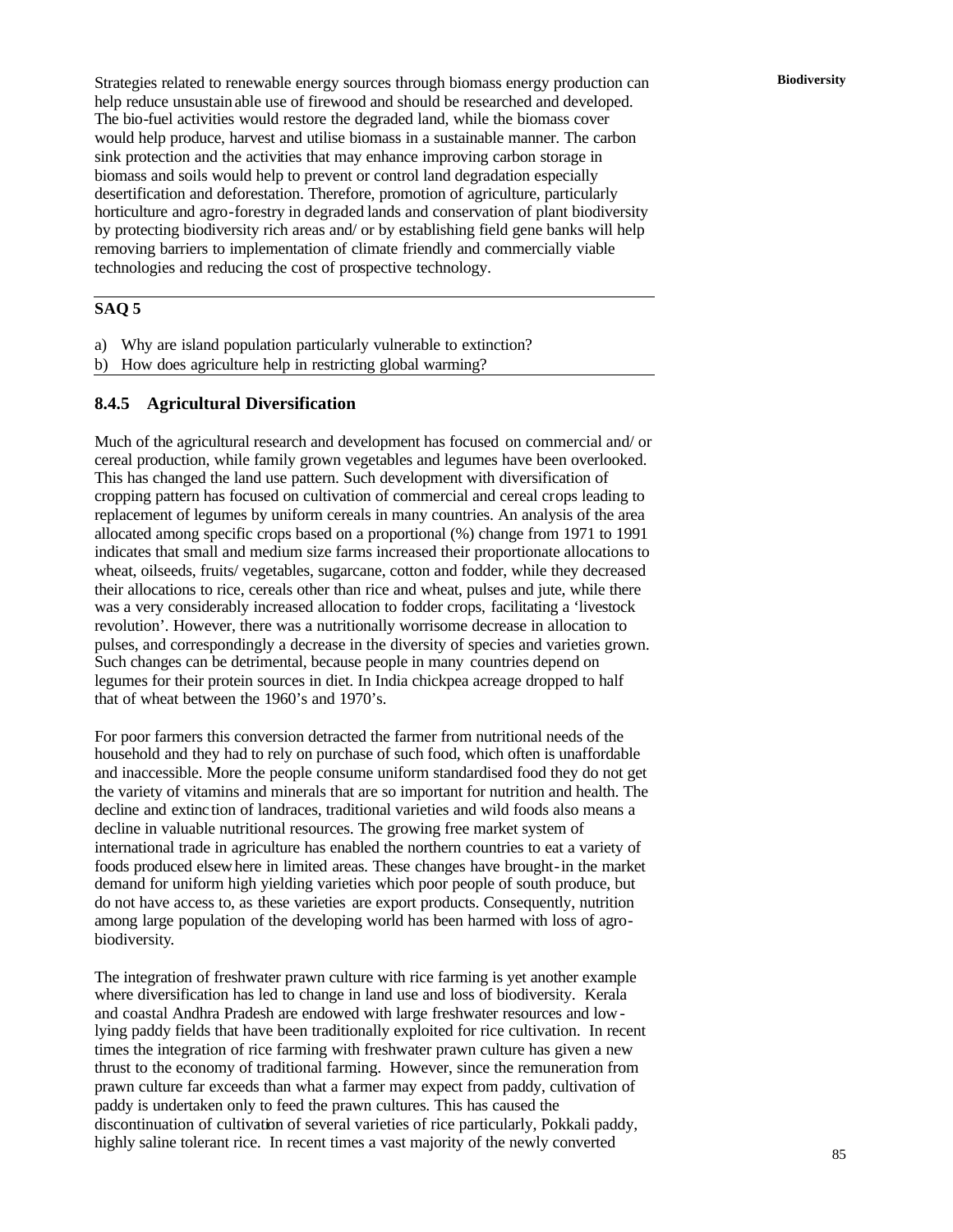areas remains unutilised in Nellore in South India due to drought and disease problems.

One of the most influential root causes underlying agro-biodiversity losses is diversification of agriculture to green revolution model of HYV's and related industrial agriculture production system. This has promoted monoculture along with other technologies, such as irrigation, use of agrochemicals and mechanised equipments. The spread of such technologies has resulted in increased production but have provoked problems as they are inaccessible to local people and are often poorly adapted to local agro-ecological conditions. They displace indigenous practices, varieties and can increase vulnerability and risk in the farming systems. Such programs and models therefore, are provoking unanticipated problems of biodiversity losses as well as socio-economic cost. In addition, numerous policies including general agricultural development programmes, pricing, subsidies and credit packages are directly and indirectly adversely influencing biodiversity in agriculture.

#### **SAQ 6**

In what way has loss of agro biodiversity affected the nutrition of developing countries?

# **8.5 CONSERVATION OF BIODIVERSITY**

The discussion in earlier sections clearly shows that though there is growing realisation that biodiversity is fundamental to agricultural production and food security, as well as ecological stability, it is being rapidly eroded and disappearing throughout the world because of several developmental changes, including agriculture. Several of these changes jeopardise productivity, threaten food security and result in high yield losses, as well as disrupt social structure and environment. Related to this, and equally alarming, is the loss of biodiversity in "natural" habitats with expansion of agriculture and developmental activities into new frontiers.

For instance in India deforestation, habit fragmentation, over-extraction of natural resources, conversion of land to agriculture etc., have caused loss of a large number of species during past. As per the BSI, 623 species of vascular plants are endangered since base line of 1000 threatened species of 1985 (Nayar and Sastri, 1990). Agricultural research and development policies have led to change in production systems that have worked against biodiversity and the sustainable use of genetic resources resulting in loss of traditional varieties and landraces that had survived for centuries because of their resilience against various stresses (Jackson, 1994; http, 1999).

On the basis of above discussion, it can be safely concluded that unidirectional and un-sustainable agriculture production systems conflict with conservation of biodiversity. There are cases to demonstrate multiple benefits from integrating biodiversity with agriculture. In other words, conservation and enhancement of agricultural biodiversity, essential for food production can be achieved in both smalland large-scale farms. Therefore, conservation of biodiversity either through establishing synergy between agriculture and biodiversity resolving conflicts or through integration and use of sustainable agro-ecological practices with changes in agricultural policies, institution and paradigms or through *in situ* and *ex situ* conservation approaches protecting the plant diversity in nature and in man made structure can achieve eco-friendly sustainable development. There have been efforts in this direction both at local and global level. "Convention on Biological Diversity (CBD)" is an intergovernmental agreement, which addresses the major concerns of agricultural biodiversity and recommends implementation, actions and policies for conservation, sustainable use and enhancement of agro-biodiversity through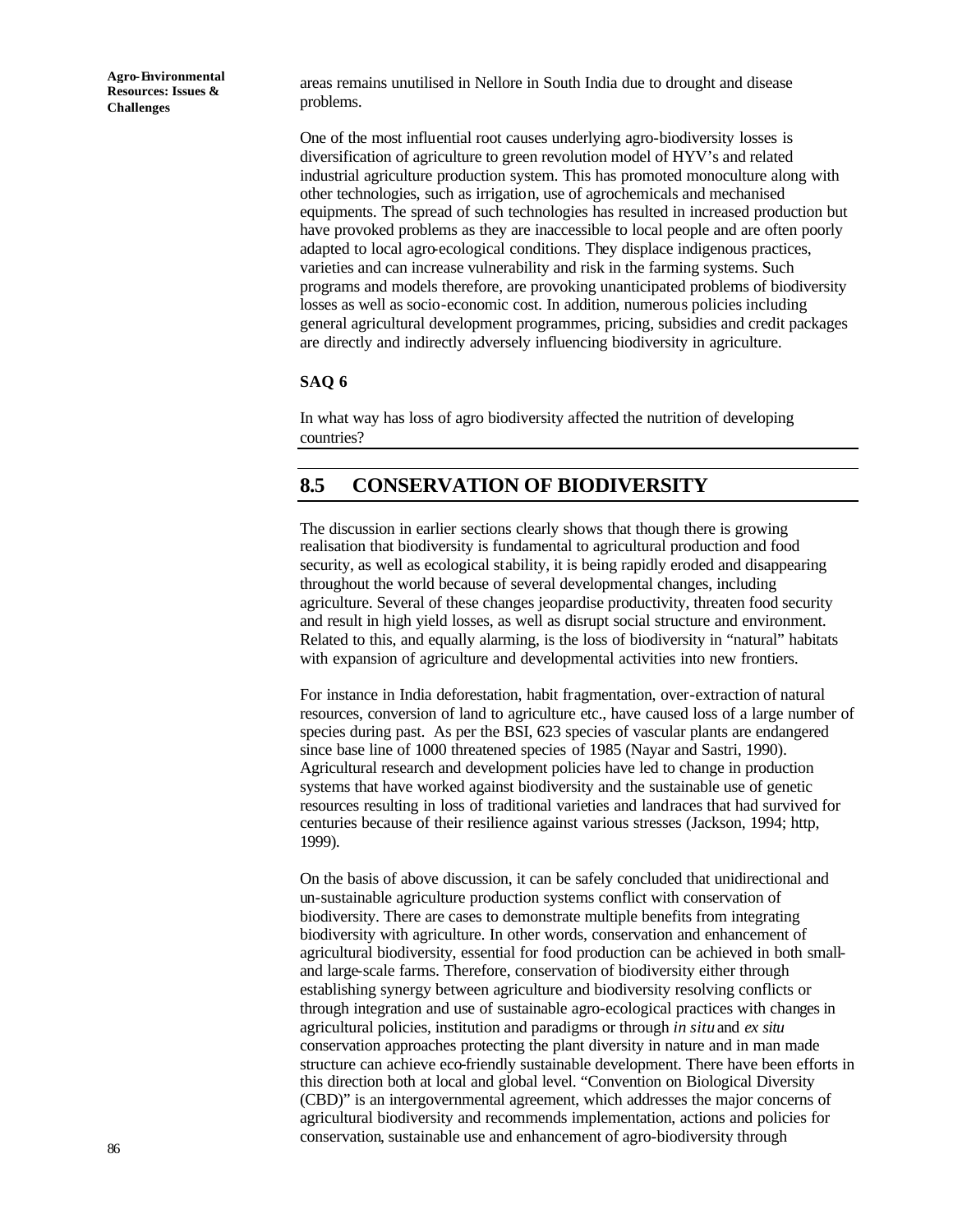**Biodiversity** empowerment of farmers and communities, and fair and equitable distribution and sharing of benefits accruing from the use of biodiversity.

#### **8.5.1 Integration of Conservation and Sustainable Agriculture**

To overcome the conflicts between agriculture and biodiversity there is a need to develop complementarities between them in order to ensure sustainable use of bioresources. To meet this challenge, it requires addressing causes of the full rang e of problems and call for change in practices, paradigms and policies. The use of experiences and practices supporting conservation and sustainable use should be spread.

The strategies for conservation are:

#### *i) Address causes for agro-biodiversity losses*

Of the forces behind agro-biodiversity loss, the promotion of practices, such as monocultures integrated with industrial agriculture has been the key factor because of being supported by institutions, private companies. This scenario requires transformation along with broader socio-economic changes at grassroot level.

#### *ii) The key principle and practices: Conservation and Sustainable Intensification*

An overview of principles and practices of agro-biodiversity for sustainable agriculture is required. The following general principle and guidelines (Table 8.1) are important to implementing methods to enhance and conserve agro-biodiversity in varying farm systems and at various scales.

| Table 8.1: Key Principles to Conserve and Ennance Agro-Diodiversity                                                                                                                                                                                                 |  |  |  |  |
|---------------------------------------------------------------------------------------------------------------------------------------------------------------------------------------------------------------------------------------------------------------------|--|--|--|--|
| <b>Guidelines</b>                                                                                                                                                                                                                                                   |  |  |  |  |
| It should be developed within a framework of sustainable<br>agriculture, meaning it is linked to the integration of goals of<br>productivity, food security, social equity, health, and ecological<br>integrity.                                                    |  |  |  |  |
| It is an appropriate scientific basis for agricultural development,<br>which upholds agro-biodiversity enhancement, and provides<br>principles for this purpose.                                                                                                    |  |  |  |  |
| It will help protection of their rights, and ensure partnerships with<br>other social groups, which is an important social basis that would<br>help enhance agro-biodiversity                                                                                       |  |  |  |  |
| Adaptation to local agro-ecological and socio-economic conditions,<br>and building upon existing fruitful methods, are essential to meet<br>needs and build complementarities                                                                                       |  |  |  |  |
| It will ensure plant/ animal genetic resources and soils, and<br>methods for sustainable intensification (using biologically based<br>measures) needed to protect biodiversity for present farmers'<br>livelihoods as well as future needs and ecosystem functions. |  |  |  |  |
| Creation of supportive policies and institutions is vital to the<br>implementation of changes to merge agriculture and biodiversity,<br>and to ensure rights and food security of the general public.                                                               |  |  |  |  |
|                                                                                                                                                                                                                                                                     |  |  |  |  |

# **Table 8.1: Key Principles to Conserve and Enhance Agro-biodiversity**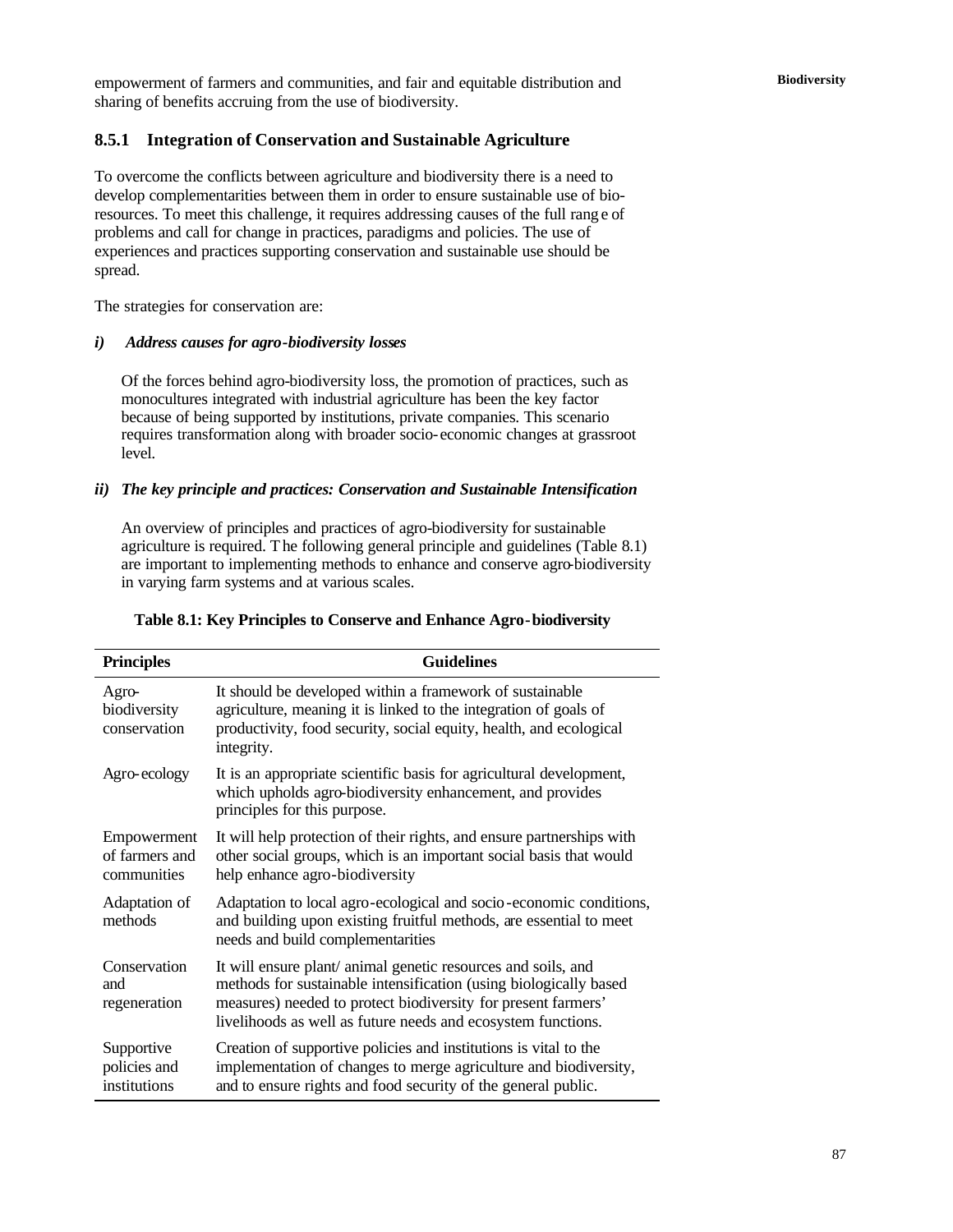#### *iii) Examples of best practices to be used for enhancing agro-biodiversity*

The particular practices selected for a given region or farm need to be adapted to local conditions and therefore require flexibility for adjustment and dynamic changes so as to fit into an agro-ecosystem. The practices may be related to-

- a. Ecologically oriented integrated pest management.
- b. Effective disease management using components of agro-biodiversity.
- c. Practices for soils fertility/ health and nutrient cycling using agro-biodiversity.
- d. Agro-forestry as a component of the production system for conservation of agro-biodiversity.

#### *iv) Incorporation of farmer's knowledge/ practices and participation*

It has been observed that incorporation of traditional principles and practices in the farming system is advantageous. Many experiences have shown that systematic study/refinement and inclusion of local farming practices in agricultural research and development  $(R & D)$  through participation of local people has had beneficial effect both on productivity and conservation and therefore needs to be done consistently. In other words a "user oriented" or "farmers friendly" approach is essential to develop changes.

### *v) Agro-biodiversity in large-scale farming*

It is a common misconception that agro-biodiversity is only possible in smallscale farming. However, there are evidences to show that crop rotation, intercropping, cover crops, integrated pest management and integrated nutrient management are being effectively used in commercial systems as well. They represent sustainable approaches for intensification.

## **8.5.2 Merging of Agriculture and Biodiversity Goals in Habitats**

In addition to developing complementarities strategies, it is required to promote practices and policies, which alleviate pressures and conserve resources in natural habitat. Intensification of sustainable *in situ* conservation is a step to achieve such a goal, but urgent work is needed in this area following the approach listed below:

#### *i) Use of biodiversity in sustainable intensification to avoid extensification*

Agro-ecological practices, such as agro-forestry, multiple cropping, crop rotation, integrated pest management, non-chemical soil management to enhance soil health, and integration of wild species are the methods that increase efficiency of resources use in sustainable way and can increase yields and also reduce or avoid expansion of farmland (Toniolo and Uhl, 1995).

#### *ii) Re-vegetation in agricultural lands: buffer zone, corridors, and habitat strips*:

This refers to strategies for planting of native plants and trees in remnant habitat areas or forest margin. Buffer strips consist of native plants in places around existing remnants of natural vegetation to protect them from external impacts, using dense vegetation in narrow band around the edge. Corridor strips of vegetation/ trees planted between isolated habitat in remnant areas, which provide conservation "network" to enable movement of fauna and supplement habitat useful for windbreaks and erosion control.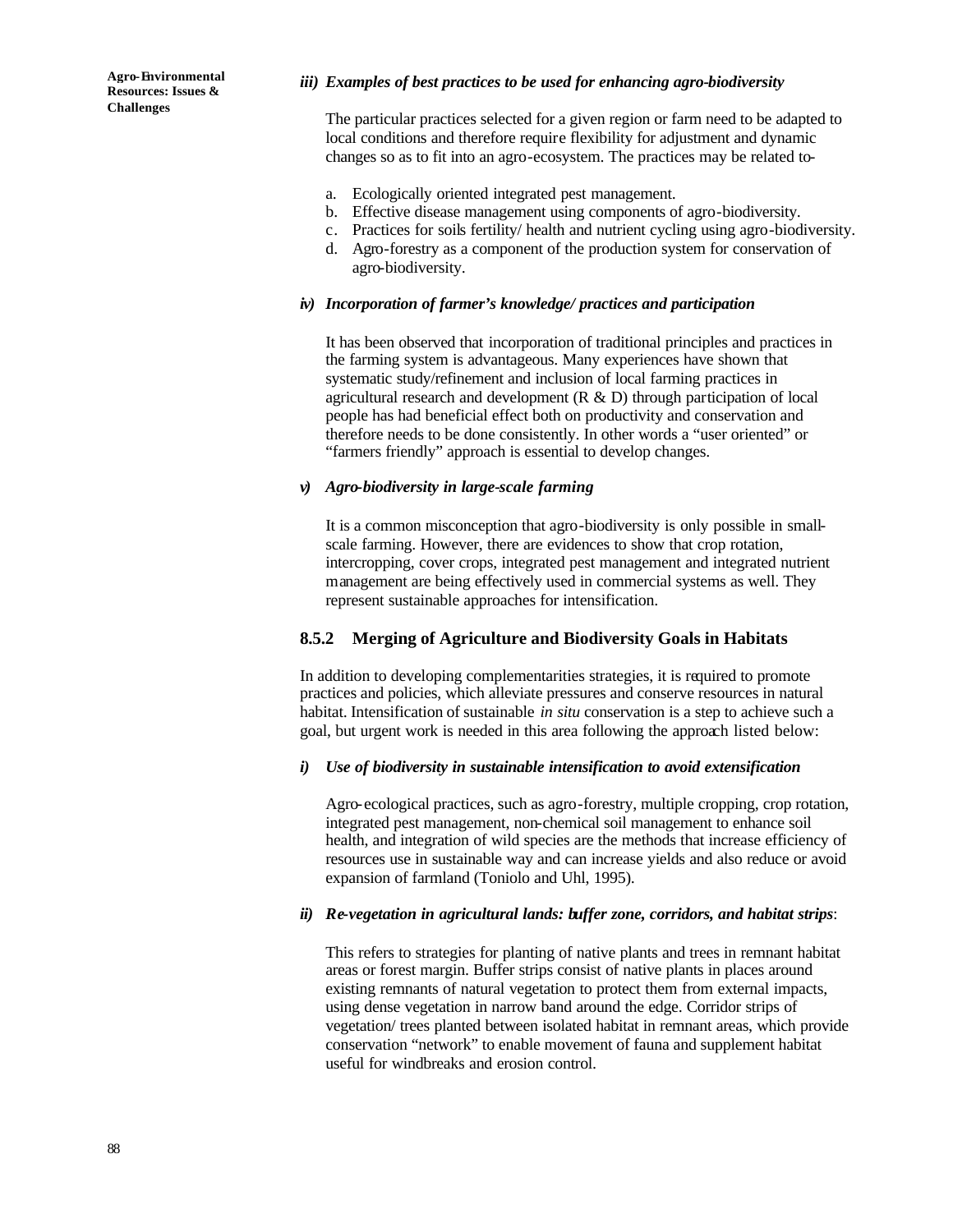#### *iii) Conservation of Species/ Habitat Tied to Agriculture*

Species collected from different habitats are also important as sources of food, particularly for poor farmers who benefit from diversity of nutritional sources. This biodiversity also provide valuable sources for crop breeding and pest control. There are a number of examples, where genes imported from traditional varieties or wild relatives of crop species from different countries/ regions have been used in the breeding programme protecting the crop from lethal/ severe diseases.(see section 8.3) In order to ensure that such areas remain accessible to poor communities and protected from agricultural intensification, tenure laws will need to be strengthened (Fig 8.2). Further, programmes for both *ex situ* and *in situ* conservation of wild species needs to be strengthened.

*Ex Situ* **Conservation Field Genebanks**



*In Situ* **Conservation**

**Fig.8.2: Approaches to Biodiversity Conservation.**

*In situ* conservation: means conservation of genetic resources within their ecosystem and natural habitat, which ensures the maintenance and recovery of viable populations of species in their natural surroundings. It is a dynamic system that allows the species/ population to respond to the changing environment and evolves to meet the new challenges. Under *in-situ* conservation the species are allowed to grow in their natural habitat by management of ecological continuum. This can be a biosphere reserve protecting an ecosystem containing species living as interacting communities; a habitat park, national park, sanctuary, nature reserve, indigenous reserve, extractive reserve, managed forest, religious sanctuary, preservation plot, etc., conserving useful or endangered species habitat; or on-farm, ranches, home gardens etc., conserving and protecting useful or endangered landraces/ traditional cultivars and wild and weedy relatives. In conservation of agricultural biodiversity *in situ* approach is particularly important.

#### **8.5.3** *Ex Situ* **Conservation**

The components of genetic material of agro-biological diversity can also be safely conserved outside their natural habitat in man made structures that have often been referred to as genebanks. These are the facilities providing support to natural perpetuation of an species or help to conserve the "genetic material" of plant origin of actual or potential value for food and agriculture. This includes reproductive or vegetative propagating material containing functional units of heredity, under conditions that are able to lim it loss of viability and genetic change to minimum level, thereby supporting conservation of true to type. They can be: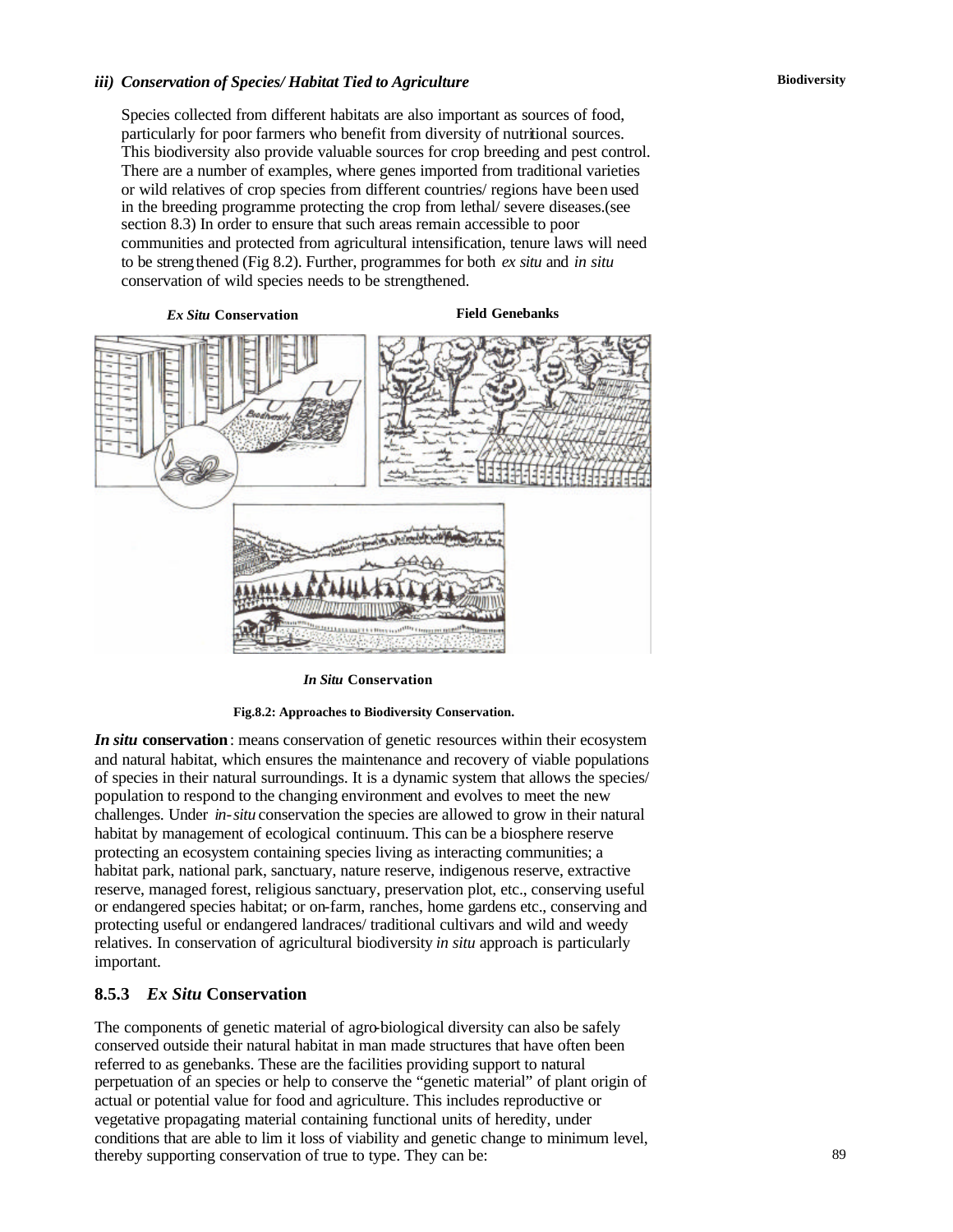Gene bank is a facility established for the ex situ conservation of individuals (seeds), tissues, or reproductive cells of plants and animals.

- **A. Field Genebanks:** It involves conservation of plant(s) and is partially evolutionary in nature.
	- 1) Botanical gardens, arboreta, herbal garden, clonal repositories etc.
	- 2) Selective conservation (conservation under selective pressures)
- **B. Seed Genebanks:** It involves storage of seed, the physical carrier of genetic information from one generation to the other, which can survive for years under low moisture and temperature conditions. It is static in nature.
- **C.** *In Vitro* **Genebanks:** Conservation of cells, tissues, organs under aseptic conditions following the principle of toti-potency, subjecting the cultures to slow growth in glass or plastic containers (static in nature).
- **D. Cryo-Genebanks:** Cryo-preservation of seeds, organs, sperms (pollen) or cultures in liquid nitrogen between  $-150$  to  $-196^{\circ}$ C following the principle of cryogenics.
- **E. DNA banks:** conserving genomic DNA, DNA libraries, DNA clones etc. As per the objectives of conservation, the collections broadly may be of two types:
	- i) *Base collections:* These are unique accessions that are closest to original samples being conserved on long-term basis for posterity. They are not for distribution.
	- ii) *Active collections:* These refer to those collections, which are immediately available for multiplication and distribution for use in research and crop improvement.

Recognising the escalating trends in the loss of plant genetic diversity, various National and International Institutions organise planned exploration missions aimed at tapping genetic variability in different agricultural and horticultural crop species, their wild relatives and related species. The collected germplasm reveals the nature and extent of variability among different species, within species, **cultigens** etc., and also their agro-ecological/ phyto-geographical distribution. Explorations for plant genetic resources differ from floristic surveys, which are mainly undertaken to study the flora or plants of an area or its vegetation so as to list out species diversity. Plant genetic resources collection missions require considerable knowledge of plant geography, agro-ecology, plant taxonomy/ herbarium stud ies, ethno-botany, crop evolution and domestication, population variation and distribution and genepool sampling etc. The safest approach to ensure the success of future plant breeding programmes is to collect and maintain as much as possible of the entire genetic diversity of both cultivated species and their wild relatives.

Effective conservation of biodiversity requires precise information about how much, where and why biodiversity is being lost. Geographical information systems and remote sensing technologies and approaches allow us to assess changes in land use and land cover. This facilitates a better understanding of the causes and consequences of such changes, which in turn would enable us to develop appropriate mitigation strategies to either curtail deleterious changes or to counter their negative effects. Analysis of remote sensing imagery together with adequate ground study provides an effective way of rapidly determining forest cover over relatively large areas. Time series analysis then can help to determine changes in forest cover and gap analysis can assess the effectiveness of protected areas in conserving biodiversity. Gap analysis would also help in pinpointing and targeting areas, for organising exploration and collection missions to collect and conserve new germplasm *ex-situ* or to recollect.

# **SAQ 7**

What is on-farm conservation and how it is different from *ex situ* conservation?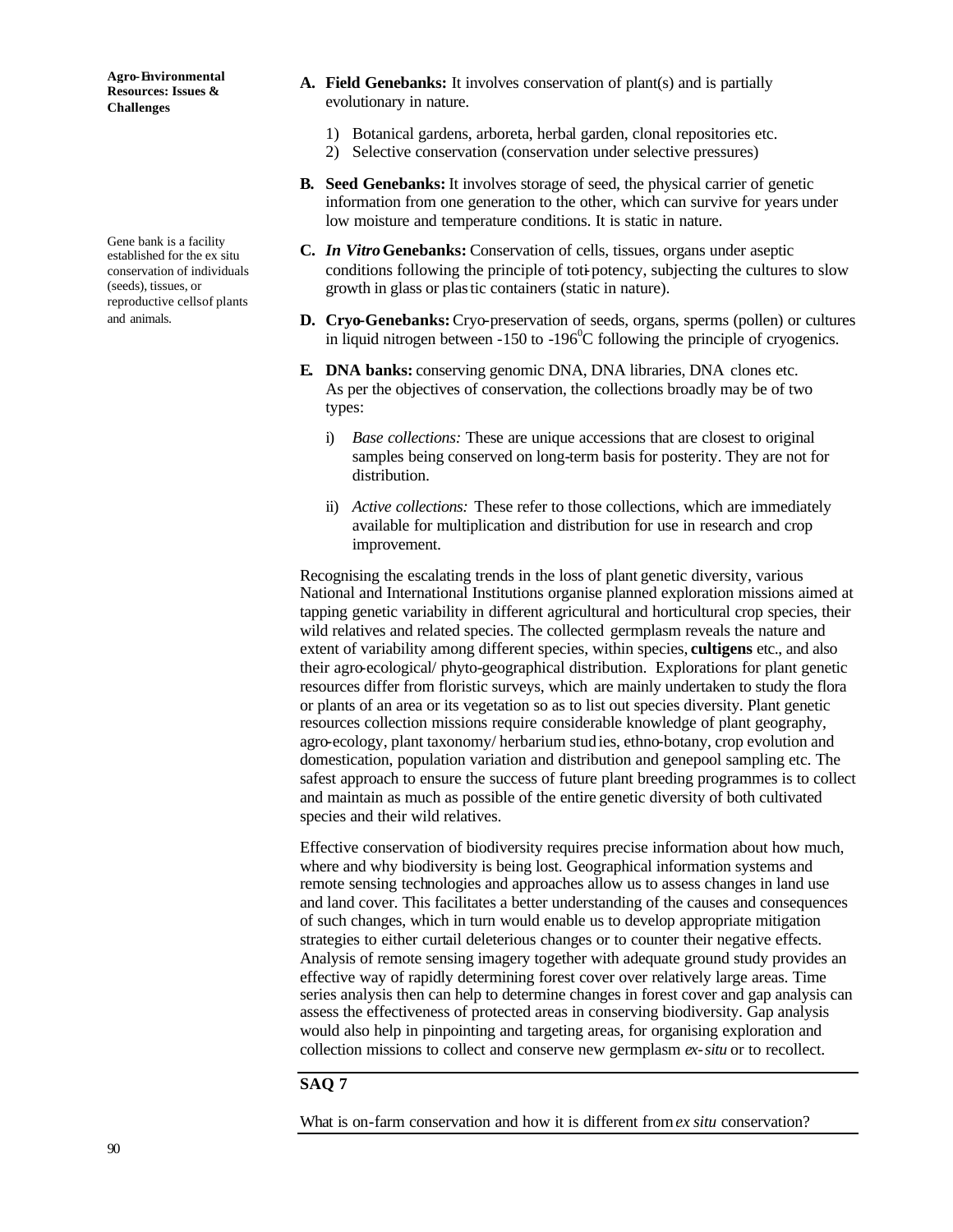# **Biodiversity 8.5.4 Addressing Policies Paradigms and Protecting Rights**

Policy reforms are needed to bring out structure changes to confront the root problems, to converge agriculture and biodiversity and to ensure food security and rights of the local people. This may involve the following steps:

#### *i) Preparation of a synopsis of initiatives effecting agro-biodiversity issues*

Several international and national institutions have been involved in research, development, and policy formulation that influence use of genetic resources and diversity in agriculture (Table 8.2.). For many years these institutions have dedicated significant resources in breeding high yielding varieties in the program associated with green revolution, but in last two and a half decades these organisations and others have developed initiative to conserve genetic resources. Also, in the 1990's agro-biodiversity issues have been addressed in several international conventions and agreements, largely in reaction to global problems of genetic erosion related to ecological and economic losses. At a broad level the Earth Summit in 1993 outlined a general framework to address such matters. As an outcome, a broad and legally binding CBD (Convention of Biological Diversity) was established. This convention is an important agreement to promote conservation, sustainable use and fair distribution of biological resources globally.

| Table 8.2: Major Institutions and Conventions Influencing Plant Genetic |  |  |
|-------------------------------------------------------------------------|--|--|
| <b>Resources</b>                                                        |  |  |

| <b>Acronym</b>              | Institution/<br><b>Conventions</b>                                          | <b>Role/Influence on Plant Genetic</b><br><b>Resources</b>                                                                  |
|-----------------------------|-----------------------------------------------------------------------------|-----------------------------------------------------------------------------------------------------------------------------|
| <b>IPGRI</b>                | <b>International Plant</b><br><b>Genetic Resources</b><br><b>Institutes</b> | Coordinates world network of research<br>centres, labs, and genebank concerned with<br>PGR (formally IBPGR)                 |
| <b>FAO-CPRG</b>             | FAO Commission on<br><b>Plant Genetic</b><br><b>Resources</b>               | Develops guidelines and norms for<br>intellectual property rights and policies<br>concerning plant genetic resources        |
| <b>FAO-SIDP</b>             | Seed Improvement and<br>Development Program                                 | Promotes participation of governments,<br>NGOs, and industries to develop HYVs and<br>related inputs                        |
| <b>WIPO</b>                 | World Intellectual<br>Property Organisation                                 | Oversees and establishes international<br>norms and model laws concerning patents<br>and control of information on PGR      |
| <b>UPOV</b>                 | Union for the<br>Protection of New<br><b>Varieties of Plants</b>            | International Convention (held in '61, '72,<br>'78, '91) that establishes regulations on<br>plant innovations/ varieties    |
| <b>CBD</b>                  | Convention on<br><b>Biological Diversity</b><br>(Secretariat)               | International Agreement that establishes<br>legally-binding codes of conduct,<br>guidelines, regulations                    |
| <b>TRIP</b>                 | <b>Trade-Related</b><br><b>Intellectual Property</b><br>Rights              | Provides minimum standards for member<br>countries on IPR, patents and plant<br>protection, under GATT                      |
| <b>GATT</b>                 | General Agreement on<br>Tariffs and Trade                                   | International agreement concerning<br>international trade and commerce, including<br>provisions on IPR                      |
| <b>GENE</b><br><b>BANKS</b> | <b>National Seed Storage</b><br>Laboratories                                | Maintains genetic materials as a base<br>collection for national and for the global<br>network of genetic resources centres |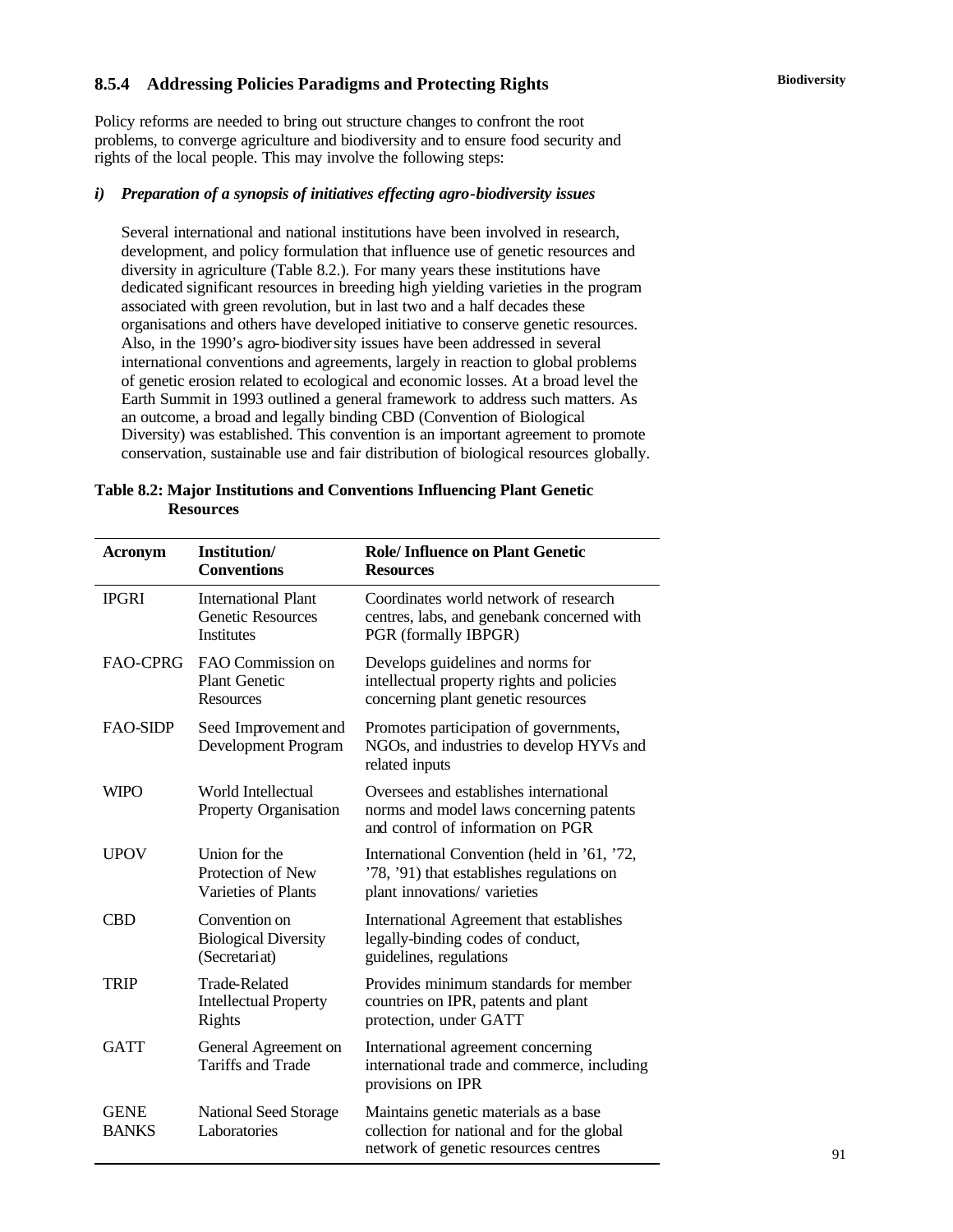Few other institutions are focused specifically on conservation programmes in this field. Seed banks are an important component of *ex situ* conservation, storage and research on edible plants, however many of them suffer poor infrastructure and maintenance. In addition, to these initiatives, many NGO's and local organisation are increasingly interested in working to enhance, conserve and insure the rights to benefits on agro-biodiversity.

#### *ii) Enhancing and conserving genetic resources for sustainable use*

One of the most important challenges in this field is to develop appropriate policies to conserve and enhance the genetic resources and to protect the rights and welfare of the people and nations who are the users and experts on these resources. For this a summery of suggestions in general are made regarding improving *in situ* conservation, improving *ex situ* conservation, monitoring of early warning of genetic erosion in specific locations and policies and programmes to support training and public education on agro-biodiversity.

#### *iii) Bringing reforms in breeding approaches and models*

Further changes are needed in fundamental paradigms and strategies for plant breeding and agro-ecosystem management, which alleviate many specific factors leading to agro-biodiversity erosion. For example rescuing wild genetic material and their use for broadening the genetic base of cultivated species would provide greater resilience against various stresses.

#### *iv) Changing agricultural/ economic policies to support agro-biodiversity*

This would require change in policies to address causes responsible for loss of agro-biodiversity, which may include ensuring public participation, eliminating subsidies and credit on HYV, fertilizers etc., policy support and incentive for agro-ecological methods, reform in tenure/ property system, changing consumer demand etc.

Lessons from experiences show that practices and approaches to enhance agrobiodiversity pay off for both large and small-scale farmers; they also serve interests of food security and conservation. If appropriate reforms are made in policies concerning intellectual property rights, they also can contribute to broad social interests. In sum, policies and actions to support agro-biodiversity at many levels are needed, and will lead to multidimensional economic and ecological gains.

# **SAQ 8**

In addition to *in situ* and *ex situ* conservation, give two other measures that can contribute to conservation of biodiversity for food and agriculture.

# **8.6 SUMMARY**

In this unit you have studied that:

There is growing realization that biodiversity is fundamental for agriculture production and food security, as well as it is a valuable ingredients for ecological stability. Despite this the biodiversity associated with agriculture and food production is being rapidly eroded and disappearing throughout the world. This alarming loss of biodiversity is occurring at many levels, including plant genetic resources, livestock species, insects, fresh water and soil organisms thereby narrowing the agro-ecosystems. These changes are threatening the productivity, food security, resulting in high economic losses at social cost. Related to this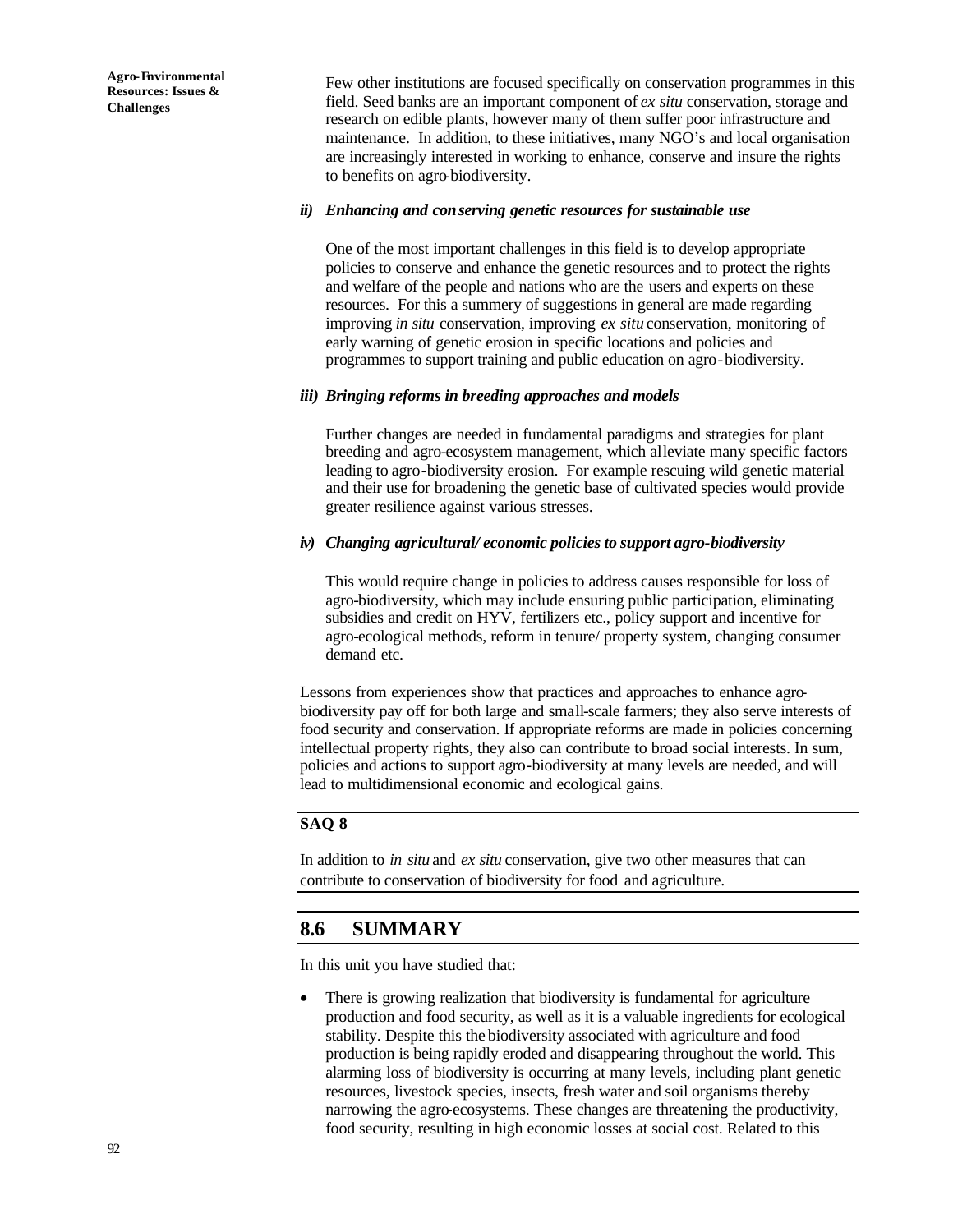**Biodiversity** equally alarming, is the loss of biodiversity in natural habitat with the expansion of agriculture and other developmental process into new frontiers.

- Development in agriculture has often been considered opposing conservation of biodiversity, however, it is not always true and there is evidence to show that integrated biodiversity and agriculture has multiple economic and ecological benefits; thereby suggesting that agro-biodiversity is critical for food production, ecosystem health and for economical and eco-friendly development. Recognising these concerns, the Convention on Biological Diversity (CBD) has mandated actions for nations and institutions for conservation, sustainable use and fair and equitable distribution of benefits derived of agricultural biodiversity.
- Agro-biodiversity is the fundamental feature of farming systems. Since early days, it consists of diversity at genetic, species and ecosystem level. The conservation practices followed for agro-biodiversity are part of rich cultural diversity and local knowledge.
- In spite of the importance of agricultural biodiversity it is being eroded globally and one of the main reasons is increased vulnerability of crops to pests and diseases. This situation has arisen because of monoculture production system. The monoculture production system has been further expanded to high input industrial agriculture, which has promoted use of agrochemicals leading to further loss of diversity in natural habitats including tropical forests, grasslands and wetlands and contributing to climatic changes further destroying the biodiversity at global level. The underlying reasons for this situation are complex, consisting of a mix of policies, practices and pressures for economic and agriculture growth, as well as demographic changes and disparities in the control of resources.
- Consequently conservation of agricultural biodiversity is needed. Efforts have been made in this direction both at local and global levels with the establishment of agreement like CBD. Yet much more is to be done to implement the agreements of the Convention to strengthen, expand and coordinate the initiatives for agro-biodiversity conservation and enhancement. In developing such strategies, following principles are important, agro-biodiversity conservation, agro-ecology, empowerment of farmers and communities, adaptation of methods needed to build complementarities, conservation and regeneration and creating supportive policies and institutions. These are needed at all levels. These types of policies and practices promise win-win opportunities that merge goals of agriculture and biodiversity, and will lead to socio-economic and ecological gains.

# **8.7 TERMINAL QUESTIONS**

- 1. Describe the components that constitute biodiversity and how are they measured
- 2. What are genetic resources, describe the constituents of plant genetic resources and how do they differ from the constituents of agro-biodiversity?
- 3. When did the Convention on Biological Diversity (CBD) come into existence and what are its primary objectives?
- 4. How does biodiversity contribute to research and development of agriculture to increase food productivity.
- 5. How does genetic homogeneity of crop species enhances genetic vulnerability to pests and diseases? What type of agricultural practices can help minimise it?
- 6. What are the impacts of environment changes on biodiversity in general and agriculture in particular?
- 7. Explain the potential use of wild and weedy relatives in major crop species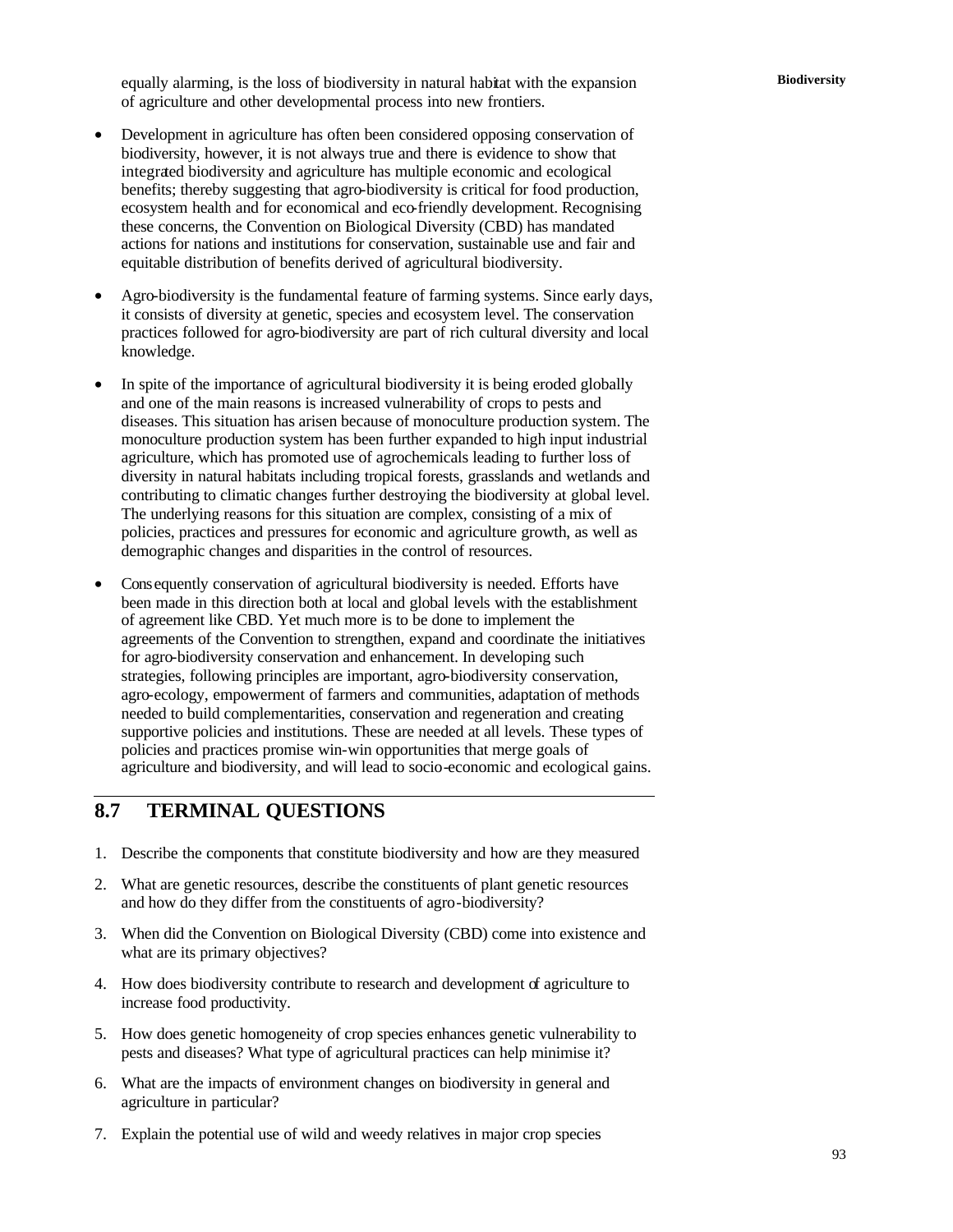- 8. What is *in situ* and *ex situ* conservation, how they can be utilised as complementary approaches for sustainable conservation and use of genetic resources?
- 9. Explain Vavilov's centres of origin and how do they differ from the centres of diversity.

#### **REFERENCES**

- 1. Anonymous (1998) Recommendation of NAAS Workshop on National Concern for Conservation, Management and Use of Agro-biodiversity. Held at Central Potato Research Institute, Shimla, 15-16 October 1997.
- 2. Anonymous (2000) Manual on Exploration and Collection of Plant Genetic Resources and Related Indigenous Knowledge. Agro-biodiversity (PGR) -5. National Bureau of Plant Genetic Resources, New Delhi-110 012. p. 63.
- 3. Arora, R.K. (1991) Plant Diversity in the Indian Gene Centre. In: Plant Genetic Resources, Conservation and Management. Concept and Approaches (eds. R.S. Paroda & R.K. Arora) IBPGR, Regional Office for South and Southeast Asia, New Delhi. pp. 25-44.
- 4. Brookfield, H. (1995) "Postscript: The Population-Environment Nexus". Global Environmental Change 5 (4): 381-93.
- 5. Consultative Group on International Agricultural Research (CGIAR) (1994) Partners in Selection. Washington, DC: Consultative Group on International Agricultural Research.
- 6. Gautam, P.L. and Singh, A.K. (1998) Agro biodiversity and Intellectual Property Rights (IPR) related issues. *Indian J. Pl. Genet. Resources* **11**:129 -153. (?)
- 7. Hall, S.J.G. and Ruane, J. (1993) "Livestock Breeds and Their Conservation: A Global Overview". Conservation Biology. **7**(4): 815-25, cited in Smith, N. 1996. p. 43.
- 8. Hussain Mian (1994) "Regional Focus News Bangladesh". Ecology and Farming: Global Monitor, IFOAM. January: 20
- 9. (http://www.envfor.nic.in/soer/chap5.html) 1999 National Report on Biological Resources: India: 1998-99
- 10. (http://www.envfor.nic.in/soer/chap5.html) 2002 National Report on Biological Resources: India: 2000-01
- 11. Jackson, N.E. (1994) Preservation of rice genes. Nature 371:470.
- 12. Juma, C. (1989) The Gene Hunter: Biotechnology and the scramble for seeds. Princeton NJ: Princeton University Press, p.14; p 41.
- 13. Khoshoo, T.N. (1995) "Census of India's Biodiversity: task ahead. Curr. Sci. **69**:14-17.
- 14. Kotwal, P.C. and Banerjee, S. (1998) Biodiversity cons ervation in forests and protected areas: Practical problems and prospects. In: Biodiversity Conservation in managed forests and protected areas (eds. P.C. Kotwal and S.Banerjee), AGRO BOTANICA, Bikaner. pp. 1-10.
- 15. Ministry of Environment and Forest (MoEF) (1998) Draft Status Report.
- 16. Ministry of Environment and Forest (MoEF) (1998) Implementation of article 6 of the Convention on Biological Diversity in India, National Report (interim).